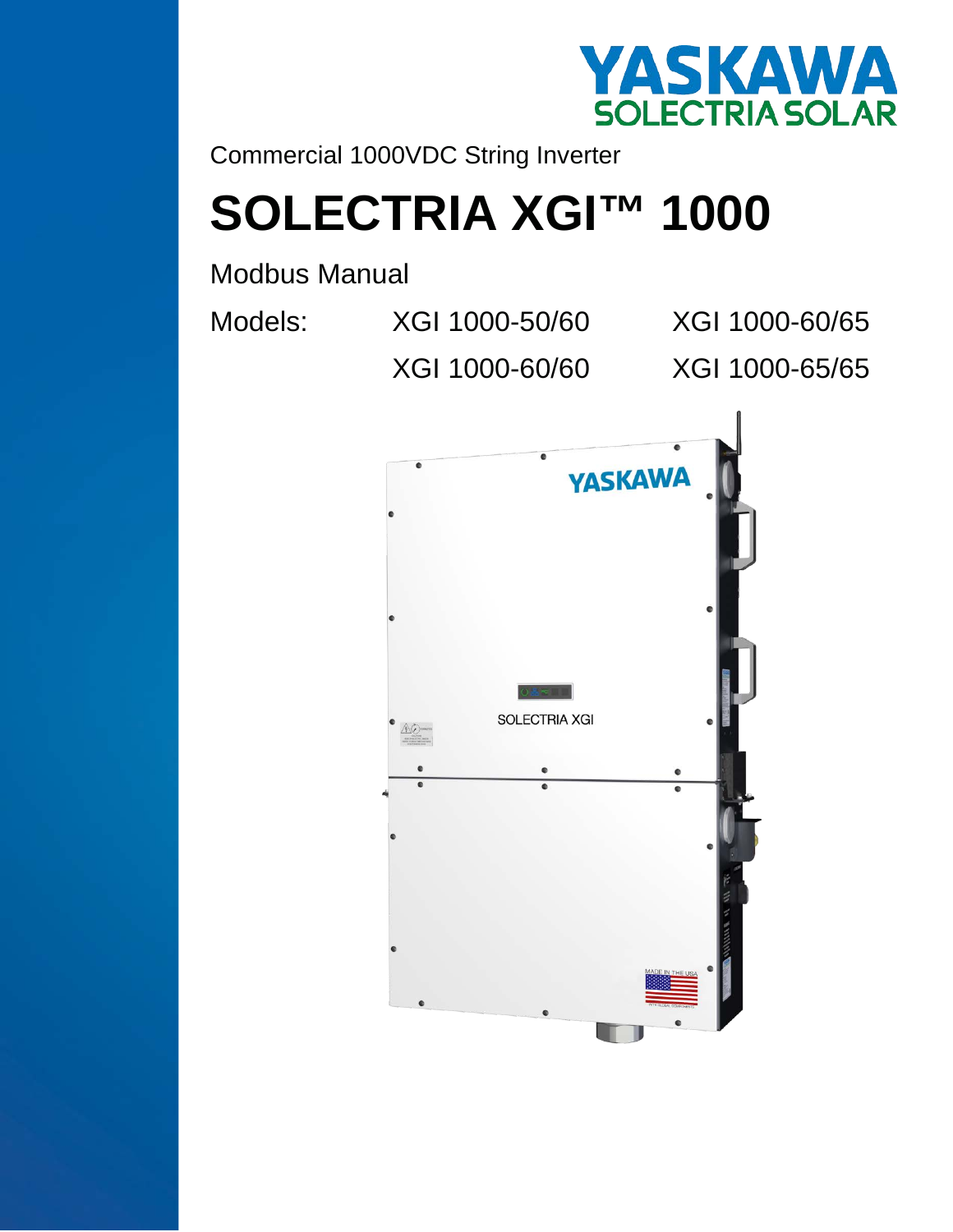| 1 <sub>1</sub> |  |
|----------------|--|
| 1.1.           |  |
| 1.2.           |  |
| 2.             |  |
| 2.1.           |  |
| 2.2.           |  |
| 3.             |  |
| 3.1.           |  |
| 3.2.           |  |
| 3.3.           |  |
|                |  |
|                |  |
|                |  |
|                |  |
|                |  |
|                |  |
| 3.4.           |  |
|                |  |
|                |  |
|                |  |
|                |  |
|                |  |
|                |  |
| 3.5.           |  |
|                |  |
| 3.6.           |  |
| 3.6.1.         |  |
| 3.7.           |  |
|                |  |
| 3.8.           |  |
| 3.8.1.         |  |
| 3.8.2.         |  |
|                |  |
| 3.9.           |  |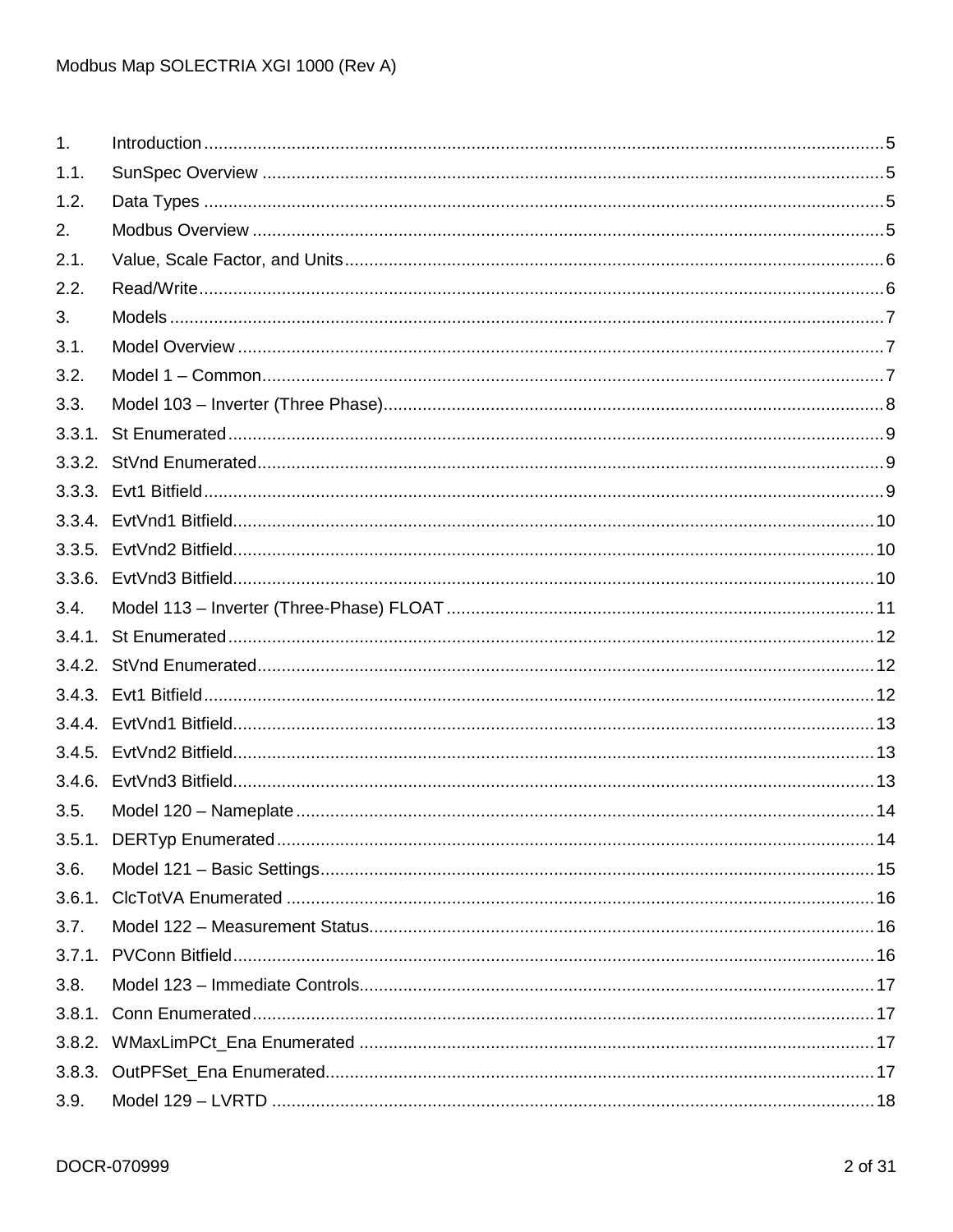| 3.10. |  |
|-------|--|
|       |  |
| 3.11. |  |
|       |  |
| 3.12. |  |
|       |  |
| 3.13. |  |
|       |  |
|       |  |
|       |  |
|       |  |
| 3.14. |  |
|       |  |
|       |  |
|       |  |
| 3.15. |  |
|       |  |
|       |  |
|       |  |
| 3.16. |  |
|       |  |
|       |  |
|       |  |
| 3.17. |  |
|       |  |
|       |  |
|       |  |
| 3.18. |  |
|       |  |
|       |  |
|       |  |
|       |  |
|       |  |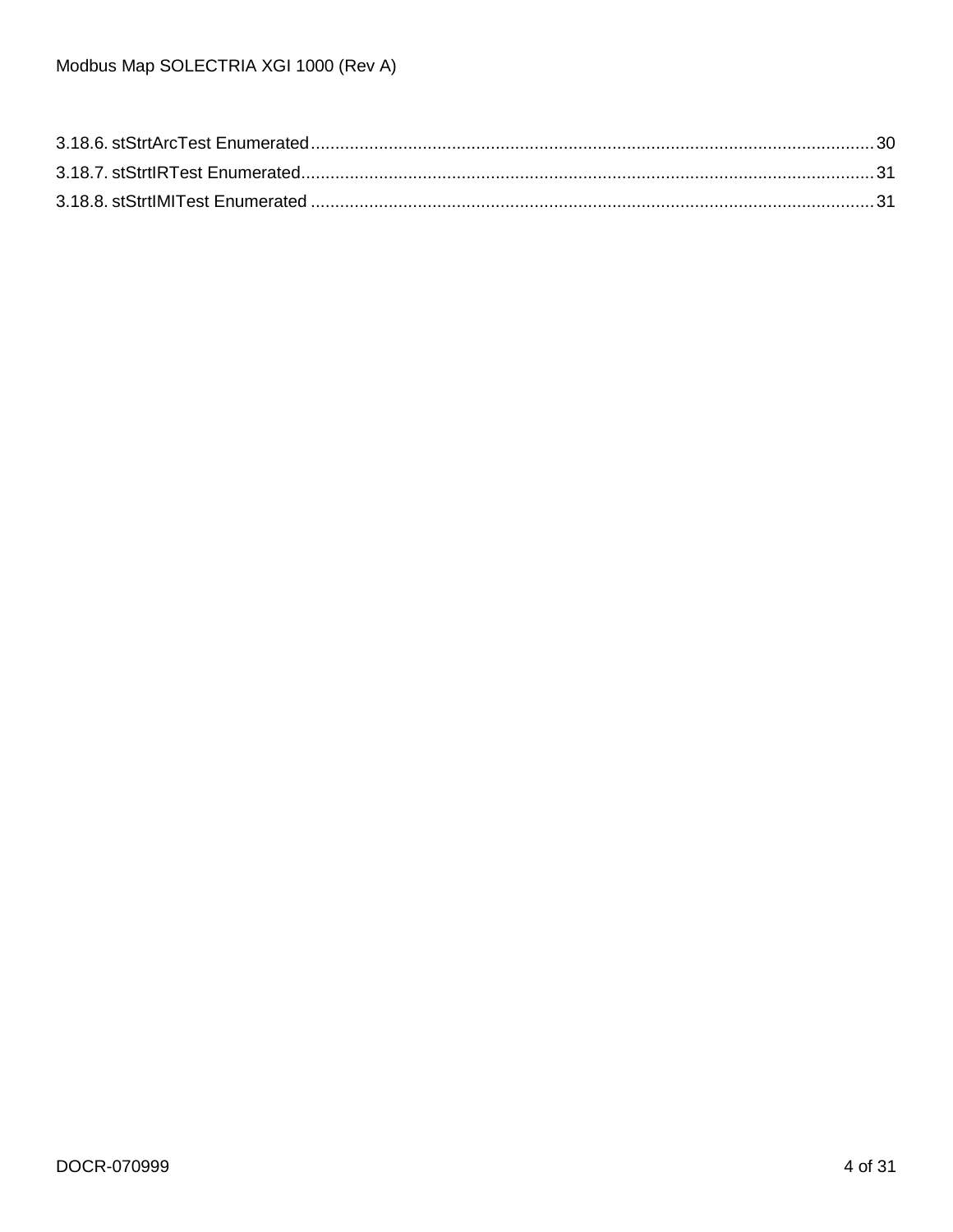# <span id="page-4-0"></span>**1 Introduction**

This manual explains the SunSpec protocol using Modbus for SOLECTRIA XGI 1000 inverters. This does not include the history of either SunSpec or Modbus or the details regarding the creation of the protocols. It is expected that the person(s) reading this manual have a clear understanding of both SunSpec and Modbus.

# <span id="page-4-1"></span>**1.1 SunSpec Overview**

SunSpec organizes all registers into defined groups called models. Each model begins with a header to identify it and its length. Only the models listed in this document are supported by SOLECTRIA XGI 1000 inverters. See Section [3.1](#page-6-1) for the list of supported models.

Within each model, not all registers are supported. Unsupported registered are marked as "Reserved". Only use supported registers.

# <span id="page-4-2"></span>**1.2 Data Types**

Several data types are used in this document.

- **acc32:** An accumulated value that fills two registers. This is used for a value that increases over time.
- **bitfield16:** Group of 16 individual bits that fills one register. This is used to select non-mutually exclusive options, such as alarms.
- **bitfield32:** Group of 32 individual bits that fills two registers. This is used to select non-mutually exclusive options, such as alarms.
- **enum16:** Enumerated type that fills one register. This is used to select mutually exclusive options, such as the state of the inverter.
- **float32:** Floating point number that fills two registers.
- int16: Signed integer that fills one register.
- **string:** Group of registers that are used to hold an alphanumeric value. Size depends on the string and must be read for each string.
- sunssf: SunSpec scale factor.
- **uint16:** Unsigned integer that fills one register.
- **uint32:** Unsigned integer that fills two registers.
- **uint64:** Unsigned integer that fills four registers.

# <span id="page-4-3"></span>**2 Modbus Overview**

Registers can be read using Modbus function code three (3) and certain registers can be written with Modbus function code six (6). When reading or writing to a group of registers, such as reading a string, make sure that the read command starts at the lowest address of the group and is of the appropriate length size for the group.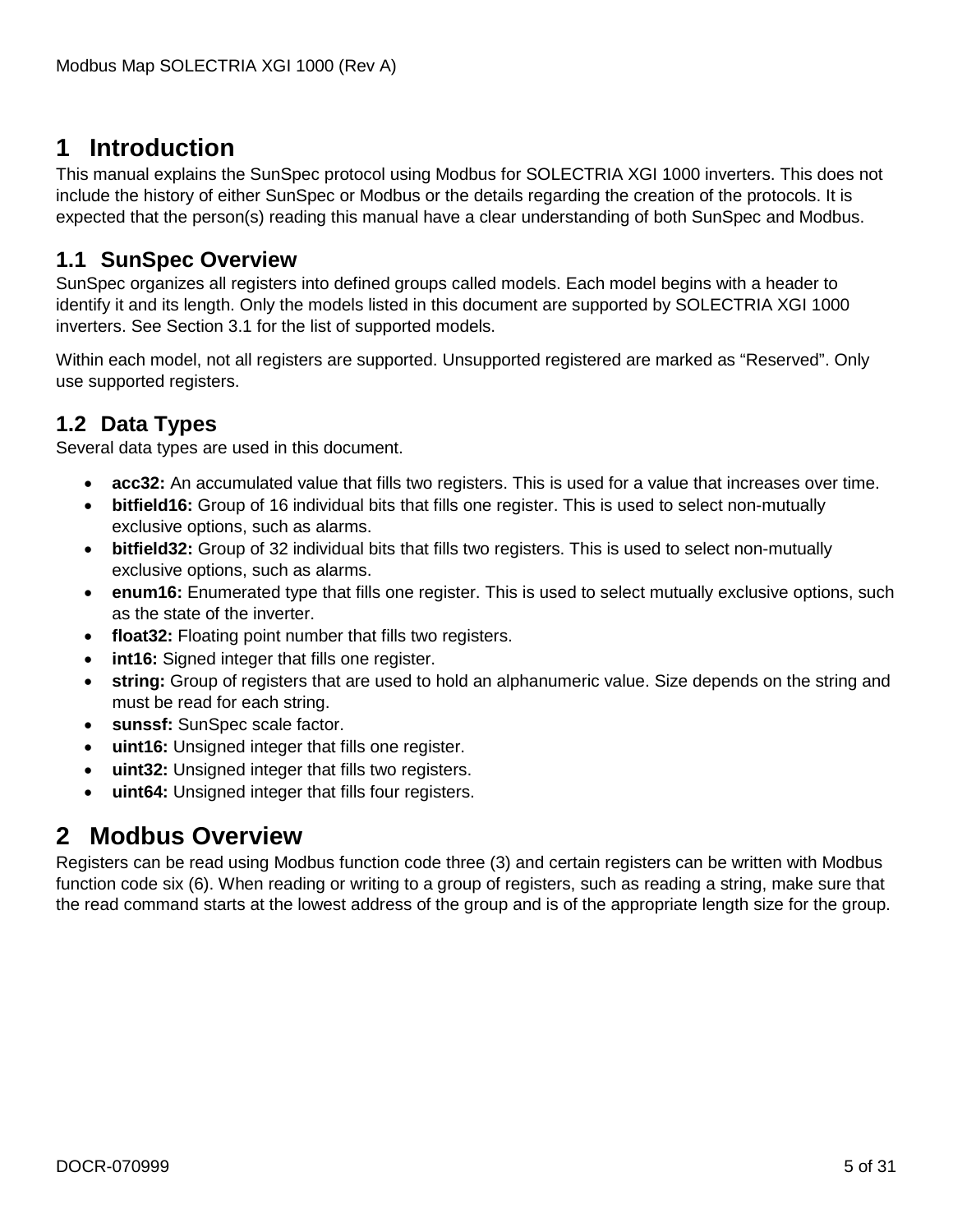# <span id="page-5-0"></span>**2.1 Value, Scale Factor, and Units**

Many registers use a scale factor to communicate the value as an integer. The scale factor and units explain how the value is read. See [Equation 2.1](#page-5-2) as an example of how to interpret the result of reading Address 40075, as shown in [Table 2.1.](#page-5-3)

<span id="page-5-3"></span>

| <b>Address</b> | <b>Size</b> | <b>Name</b> | Value                    | <b>Type</b> |                          | Units   Scale factor |   | <b>R/W</b> Description    |
|----------------|-------------|-------------|--------------------------|-------------|--------------------------|----------------------|---|---------------------------|
| 40075          |             | AphC        | $\overline{\phantom{0}}$ | uint16      | A                        | A SF                 | R | Phase C AC current        |
| 40076          |             | A SF        | -1                       | uint16      | $\overline{\phantom{0}}$ |                      |   | Scale factor - AC current |

**Table 2.1 - Example of Value, Scale Factor, and Units**

#### **Equation 2.1 - Example of Applying Value, Scale Factor, and Units**

*Phase C AC Current* = *Value* (*Address* 40075) \*  $10^{-1}$  *A* 

# <span id="page-5-2"></span><span id="page-5-1"></span>**2.2 Read/Write**

The R/W column determines whether a value is read-only (R), write-only (W), or read-write (RW). Only write to W or RW registers.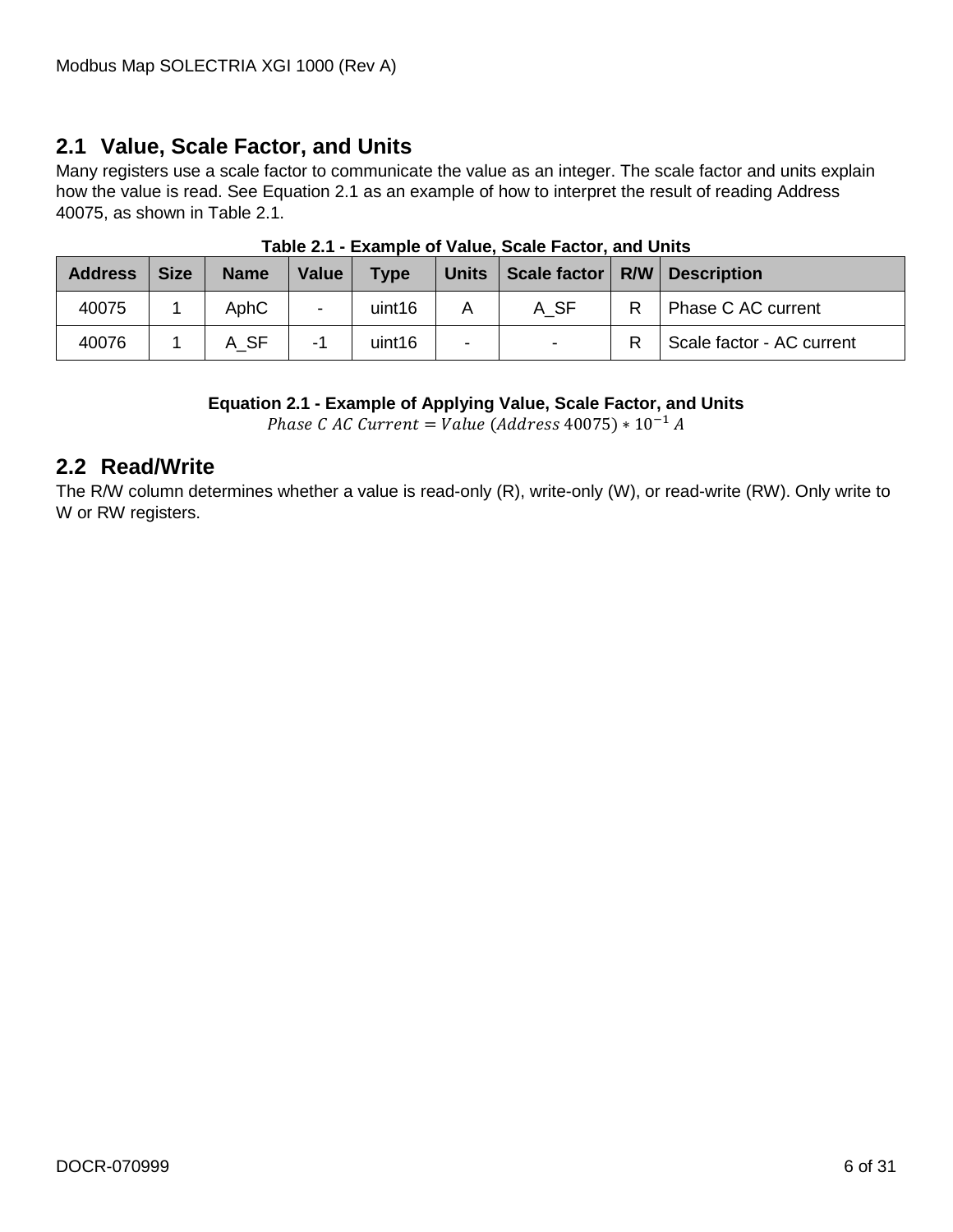# <span id="page-6-0"></span>**Models**

# <span id="page-6-1"></span>**3.1 Model Overview**

#### **Table 2.1 - SunSpec Model Overview**

| <b>AddressSSize</b> |                | <b>Name</b> | <b>Value</b> | <b>Type</b>              | R/W                      | <b>Description</b>                                  |
|---------------------|----------------|-------------|--------------|--------------------------|--------------------------|-----------------------------------------------------|
| 40000               | $\overline{2}$ | SunSpecID   | <b>SunS</b>  | string                   | R                        | SunSpec ID                                          |
| 40002               | 68             |             |              |                          |                          | Model 1 - Common                                    |
| 40070               | 52             | 103         |              | -                        | $\blacksquare$           | Model 103 - Inverter (3 phase)                      |
| 40122               | 72             | 113         |              |                          | $\overline{\phantom{a}}$ | Model 113 - Inverter (3 phase) FLOAT                |
| 40184               | 28             | 120         | Ξ.           | -                        | $\overline{\phantom{0}}$ | Model 120 - Nameplate                               |
| 40212               | 32             | 121         | Ξ.           | -                        | $\overline{\phantom{0}}$ | Model 123 - Basic settings                          |
| 40244               | 46             | 122         |              | -                        | $\overline{\phantom{a}}$ | Model 123 - Measurement Status                      |
| 40290               | 26             | 123         | -            |                          | ۰                        | Model 123 - Immediate Controls                      |
| 40316               | 62             | 129         |              | $\overline{\phantom{a}}$ | $\overline{\phantom{0}}$ | Model 129 - LVRTD                                   |
| 40378               | 62             | 130         |              |                          |                          | Model 130 - HVRTD                                   |
| 40440               | 62             | 135         |              |                          |                          | Model 135 - LFRT                                    |
| 40502               | 62             | 136         |              |                          | $\overline{\phantom{0}}$ | Model 136 - HFRT                                    |
| 40564               | 90             | 160         |              | -                        | $\overline{\phantom{a}}$ | Model 160 - Multiple MPPT inverter extension , odel |
| 40654               | 54             | 16          |              |                          | $\overline{\phantom{a}}$ | Model 16 - Simple IP network 0 (eth1)               |
| 40708               | 54             | 16001       |              |                          | $\overline{\phantom{a}}$ | Model 16001 - Simple IP network 1 (eth2)            |
| 40762               | 54             | 16002       |              |                          | $\blacksquare$           | Model 16002 - Simple IP network 2 (Bridge)          |
| 40816               | 54             | 16003       |              |                          |                          | Model 16003 - Simple IP network 3 (WiFi API)        |
| 40870               | 51             | 64190       |              |                          |                          | Model 64190 - Solectria variables                   |
| 40921               | $\mathbf 1$    | SunSpecEnd  | 0xFFFF       |                          | R                        | SunSpec end                                         |

# <span id="page-6-2"></span>**3.2 Model 1 – Common**

| Table 2.2 - Model 1 |    |                         |                               |             |   |                        |   |                        |
|---------------------|----|-------------------------|-------------------------------|-------------|---|------------------------|---|------------------------|
| <b>Address Size</b> |    | <b>Name</b>             | <b>Value</b>                  | <b>Type</b> |   | Units Scale factor R/W |   | <b>Description</b>     |
| 40002               |    | ID                      |                               | uint16      |   |                        | R | Model number           |
| 40003               |    |                         | 68                            | uint16      |   |                        | R | Model length           |
| 40004               | 16 | Manufacturer            | Yaskawa<br>Solectria<br>Solar | uint16      |   |                        | R | Manufacturer name      |
| 40020               | 16 | Model                   | $\overline{\phantom{0}}$      | uint16      | ۰ |                        | R | Inverter model         |
| 40036               | 8  | Options                 |                               | string      |   |                        | R | Inverter option        |
| 40044               | 8  | Version                 |                               | string      |   |                        | R | Inverter version       |
| 40052               | 16 | Serial<br><b>Number</b> |                               | string      |   |                        | R | Inverter serial number |
| 40068               |    | Device<br>Address       |                               | uint16      |   |                        | R | Modbus device address  |
| 40069               |    | Reserved                |                               | -           | - |                        | R | Reserved               |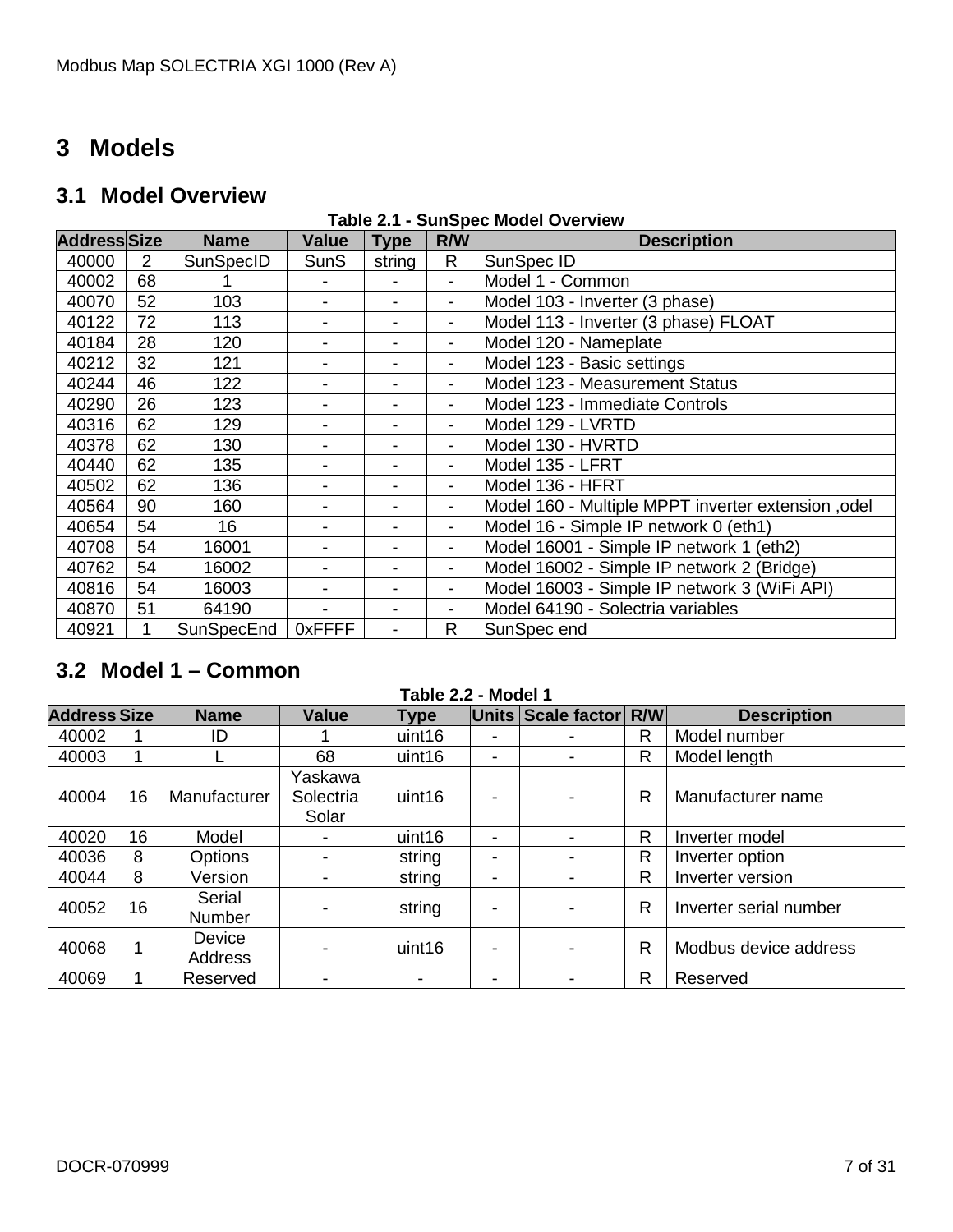# <span id="page-7-0"></span>**3.3 Model 103 – Inverter (Three Phase)**

|                     | Table 2.3 - Model 103 |                |                          |             |                          |                          |                |                                         |  |
|---------------------|-----------------------|----------------|--------------------------|-------------|--------------------------|--------------------------|----------------|-----------------------------------------|--|
| <b>Address Size</b> |                       | <b>Name</b>    | <b>Value</b>             | <b>Type</b> | <b>Units</b>             | <b>Scale factor</b>      | R/W            | <b>Description</b>                      |  |
| 40070               | 1                     | ID             | 103                      | uint16      |                          |                          | $\mathsf{R}$   | Model number                            |  |
| 40071               | $\mathbf{1}$          |                | 50                       | uint16      |                          | $\blacksquare$           | ${\sf R}$      | Model length                            |  |
| 40072               | 1                     | A              | $\overline{\phantom{a}}$ | uint16      | A                        | A_SF                     | $\mathsf{R}$   | AC current - sum of phases<br>(rms)     |  |
| 40073               | $\mathbf{1}$          | AphA           | $\overline{\phantom{a}}$ | uint16      | A                        | A_SF                     | $\mathsf{R}$   | Phase A AC current (rms)                |  |
| 40074               | $\mathbf{1}$          | AphB           | $\blacksquare$           | uint16      | A                        | $A_SF$                   | $\mathsf{R}$   | Phase B AC current (rms)                |  |
| 40075               | $\mathbf 1$           | AphC           | $\overline{\phantom{a}}$ | uint16      | $\mathsf{A}$             | A_SF                     | $\mathsf R$    | Phase C AC current (rms)                |  |
| 40076               | $\mathbf 1$           | A_SF           | $-1$                     | uint16      |                          |                          | $\mathsf{R}$   | Scale factor - AC current               |  |
| 40077               | $\mathbf 1$           | PPVphAB        | $\blacksquare$           | uint16      | $\vee$                   | $V_S$ F                  | $\mathsf{R}$   | Phase voltage AB (rms)                  |  |
| 40078               | $\mathbf 1$           | <b>PPVphBC</b> | $\overline{\phantom{0}}$ | uint16      | $\overline{\vee}$        | V SF                     | $\mathsf{R}$   | Phase voltage BC (rms)                  |  |
| 40079               | $\mathbf{1}$          | <b>PPVphCA</b> | $\blacksquare$           | uint16      | $\overline{\vee}$        | $V_S$ F                  | $\overline{R}$ | Phase voltage CA (rms)                  |  |
| 40080               | $\mathbf 1$           | PPVphA         | $\overline{\phantom{a}}$ | uint16      | $\vee$                   | $V_S$ F                  | ${\sf R}$      | Phase voltage AN (rms)                  |  |
| 40081               | $\mathbf 1$           | PPVphB         |                          | uint16      | $\overline{\vee}$        | V_SF                     | $\overline{R}$ | Phase voltage BN (rms)                  |  |
| 40082               | 1                     | PPVphC         | $\overline{\phantom{a}}$ | uint16      | $\vee$                   | $\_SF$<br>V              | $\mathsf{R}$   | Phase voltage CN (rms)                  |  |
| 40083               | $\mathbf{1}$          | $V_S$ F        | $-1$                     | uint16      |                          |                          | $\mathsf{R}$   | Scale factor - phase voltage            |  |
| 40084               | $\mathbf{1}$          | W              | $\blacksquare$           | uint16      | W                        | W_SF                     | $\mathsf{R}$   | <b>AC Power</b>                         |  |
| 40085               | $\mathbf{1}$          | $W_SF$         | $-1$                     | uint16      |                          |                          | $\mathsf{R}$   | Scale factor - AC Power                 |  |
| 40086               | $\mathbf{1}$          | Hz             | $\blacksquare$           | uint16      | Hz                       | Hz SF                    | $\mathsf R$    | Line frequency                          |  |
| 40087               | $\mathbf{1}$          | Hz_SF          | $-1$                     | uint16      |                          |                          | $\mathsf{R}$   | Scale factor - line frequency           |  |
| 40088               | $\mathbf{1}$          | VA             | $\overline{\phantom{a}}$ | uint16      | VA                       | VA SF                    | $\mathsf{R}$   | <b>Apparent Power</b>                   |  |
| 40089               | $\mathbf 1$           | VA_SF          | $-1$                     | uint16      | $\overline{\phantom{a}}$ |                          | $\mathsf{R}$   | Scale factor - apparent<br>power        |  |
| 40090               | $\mathbf{1}$          | VAr            | $\overline{\phantom{a}}$ | uint16      | VAr                      | VAr_SF                   | $\mathsf{R}$   | <b>Reactive Power</b>                   |  |
| 40091               | $\mathbf{1}$          | VAr_SF         | $-1$                     | uint16      |                          |                          | $\mathsf{R}$   | Scale factor - reactive power           |  |
| 40092               | $\mathbf 1$           | <b>PF</b>      | $\blacksquare$           | uint16      | PF                       | PF_SF                    | R              | <b>Power Factor</b>                     |  |
| 40093               | $\mathbf{1}$          | PF_SF          | $-1$                     | uint16      |                          |                          | $\mathsf{R}$   | Scale factor - power factor             |  |
| 40094               | $\overline{2}$        | Wh             | $\blacksquare$           | uint16      | Wh                       | WH_SF                    | $\mathsf{R}$   | AC energy                               |  |
| 40096               | $\mathbf{1}$          | $Wh_SF$        | $-1$                     | uint16      |                          |                          | $\mathsf{R}$   | Scale factor - AC energy                |  |
| 40097               | $\mathbf 1$           | <b>DCA</b>     | $\blacksquare$           | uint16      | <b>DCA</b>               | DCA_SF                   | $\mathsf{R}$   | DC current                              |  |
| 40098               | $\mathbf{1}$          | DCA_SF         | $-1$                     | uint16      |                          |                          | $\mathsf{R}$   | Scale factor - DC current               |  |
| 40099               | $\mathbf{1}$          | <b>DCV</b>     | $\overline{\phantom{a}}$ | uint16      | <b>DCV</b>               | DCV_SF                   | ${\sf R}$      | DC voltage                              |  |
| 40100               | $\mathbf 1$           | DCV_SF         | $-1$                     | uint16      |                          |                          | $\mathsf{R}$   | Scale factor - DC voltage               |  |
| 40101               | $\overline{1}$        | <b>DCW</b>     |                          | uint16      | <b>DCW</b>               | DCW_SF                   | $\overline{R}$ | DC power                                |  |
| 40102               | $\mathbf{1}$          | DCW_SF         | $-1$                     | uint16      |                          |                          | R              | Scale factor - DC power                 |  |
| 40103               | 3                     | Reserved       | $\overline{\phantom{a}}$ |             | $\blacksquare$           |                          | R              | Reserved                                |  |
| 40106               | $\mathbf 1$           | TmpOt          | $\blacksquare$           | uint16      | $\mathsf C$              | Tmp_SF                   | $\mathsf{R}$   | <b>IMI</b> temperature                  |  |
| 40107               | $\mathbf{1}$          | Tmp_SF         | $-1$                     | uint16      | $\blacksquare$           |                          | $\mathsf{R}$   | Scale factor - temperature              |  |
| 40108               | $\mathbf 1$           | <b>St</b>      | $\overline{\phantom{a}}$ | enum16      |                          |                          | $\mathsf{R}$   | Operating state, see St<br>Enumerated   |  |
| 40109               | $\mathbf 1$           | StVnd          | $\overline{\phantom{a}}$ | enum16      |                          |                          | $\mathsf{R}$   | Vender state, see StVnd<br>Enumerated   |  |
| 40110               | $\overline{2}$        | Evt1           | $\overline{\phantom{a}}$ | bitfield32  | $\blacksquare$           | $\overline{\phantom{0}}$ | R              | Event, see Evt1 Bitfield                |  |
| 40112               | $\overline{2}$        | Reserved       | $\overline{\phantom{a}}$ |             |                          | $\blacksquare$           | $\mathsf{R}$   | Reserved                                |  |
| 40114               | $\overline{2}$        | EvtVnd1        | $\overline{\phantom{a}}$ | bitfield32  |                          |                          | R              | Vendor Event 1, see<br>EvtVnd1 Bitfield |  |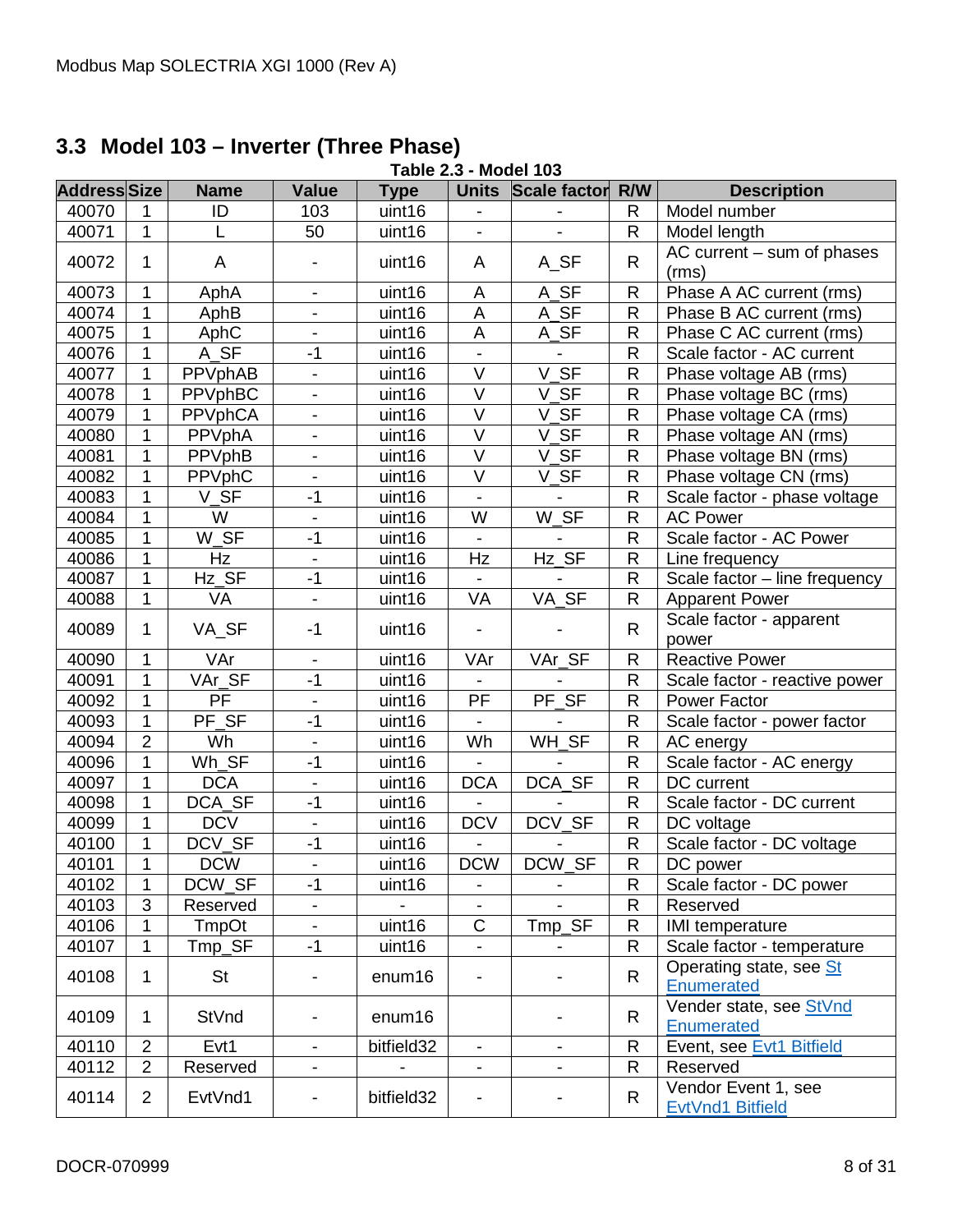| 40116 | C      | EvtVnd <sub>2</sub> | $\blacksquare$           | bitfield32 |   | n. | Vendor Event 2, see<br><b>EvtVnd2 Bitfield</b> |
|-------|--------|---------------------|--------------------------|------------|---|----|------------------------------------------------|
| 40118 | C      | EvtVnd3             | $\overline{\phantom{0}}$ | bitfield32 |   | ĸ  | Vendor Event 3, see<br>EvtVnd3 Bitfield        |
| 40120 | $\sim$ | Reserved            | -                        | -          | - | D  | Reserved                                       |

### <span id="page-8-0"></span>**3.3.1 St Enumerated**

| Table 2.3.1 - St Enumerated |  |  |
|-----------------------------|--|--|
|-----------------------------|--|--|

| <b>Value</b> | <b>Description</b> |
|--------------|--------------------|
|              | Starting           |
|              | MPPT mode          |
|              | <b>Throttled</b>   |
|              | Shutting down      |
|              | Fault              |
|              | Standby            |

# <span id="page-8-1"></span>**3.3.2 StVnd Enumerated**

| univiatua     | Table 2.3.2 - StVnd Enumerated                    |
|---------------|---------------------------------------------------|
| Value         | <b>Description</b>                                |
|               | Initializing                                      |
| $\mathcal{P}$ | Recovery                                          |
| 3             | Normal operation with factory configuration       |
|               | Normal operation with manufacturing configuration |
| 5             | Setup of custom configuration                     |
| 6             | Normal operation with custom configuration        |
|               | Normal operation with communication fault         |
|               | Administrator configuration                       |
| 9             | Software update                                   |
|               | Normal shutdown                                   |

# <span id="page-8-2"></span>**3.3.3 Evt1 Bitfield**

#### **Table 2.3.3 - Evt1 Bitfield**

<span id="page-8-3"></span>

| <b>Bit</b> | <b>Description</b>                          |
|------------|---------------------------------------------|
|            | Ground fault                                |
|            | DC over voltage                             |
| 2          | AC disconnected                             |
|            | Grid shutdown                               |
| հ          | Manual shutdown                             |
|            | Over temperature                            |
| ጸ          | Over frequency                              |
| 9          | Under frequency                             |
| 10         | AC over voltage                             |
| 11         | AC under voltage                            |
| 14         | Memory loss or internal communication error |
| 15         | Hardware test failure                       |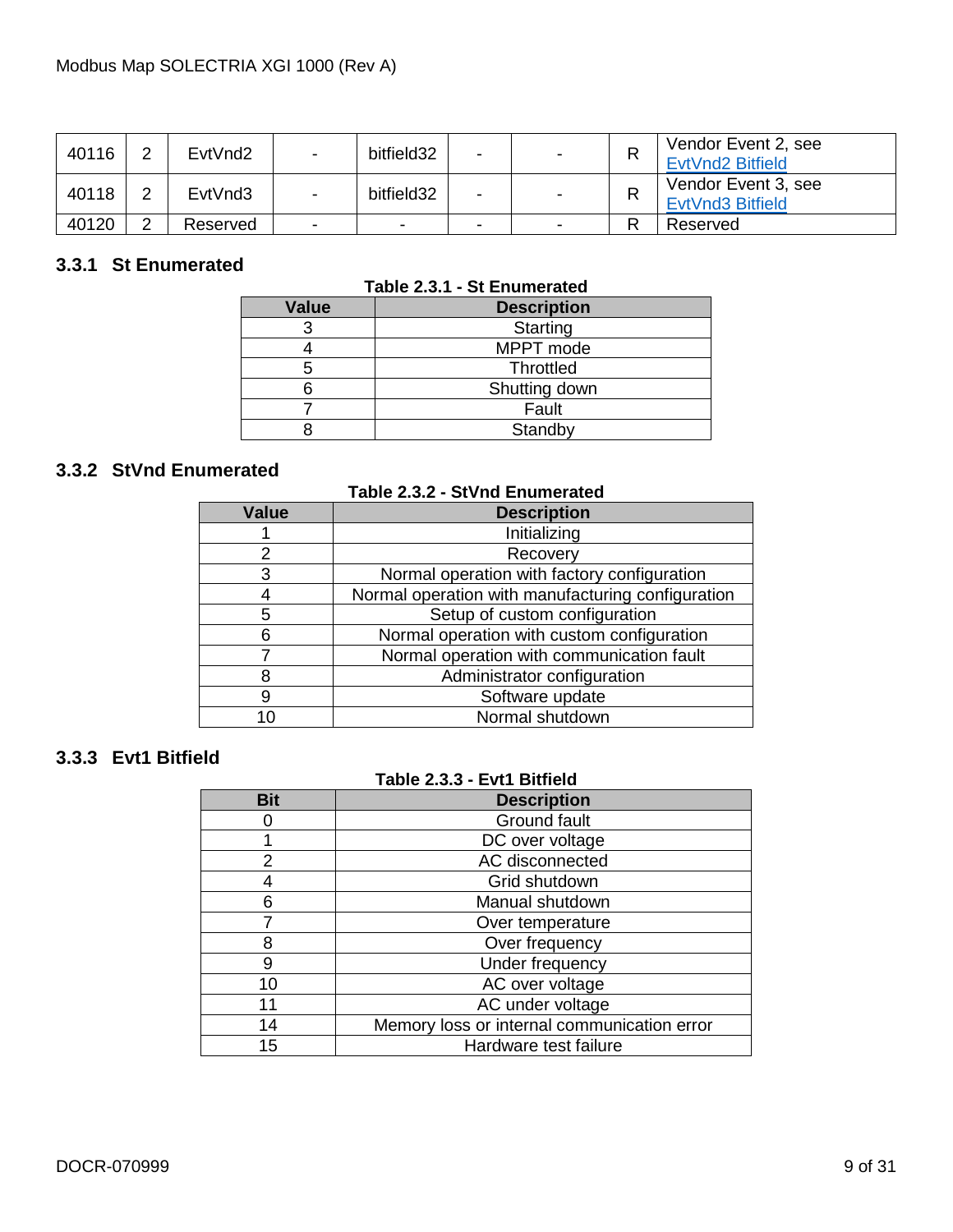# <span id="page-9-0"></span>**3.3.4 EvtVnd1 Bitfield**

| Table 2.3.4 - EVt1Vnd Bitfleid |                                  |  |  |  |  |
|--------------------------------|----------------------------------|--|--|--|--|
| <b>Bit</b>                     | <b>Description</b>               |  |  |  |  |
|                                | Software parameter load failure  |  |  |  |  |
| 2                              | Internal communication 1 failure |  |  |  |  |
| 3                              | Internal communication 2 failure |  |  |  |  |
|                                | Arc fault detected               |  |  |  |  |
| 5                              | AC contactor failure             |  |  |  |  |
| 6                              | Over temperature                 |  |  |  |  |
|                                | Excessive leakage current        |  |  |  |  |
|                                | Low isolation resistance         |  |  |  |  |
| 9                              | Internal hardware failure        |  |  |  |  |
| 10                             | Ground fault detection failure   |  |  |  |  |
| 11                             | Self-check failure               |  |  |  |  |
| 12                             | Self-check startup failure       |  |  |  |  |

# **Table 2.3.4 - Evt1Vnd Bitfield**

# <span id="page-9-1"></span>**3.3.5 EvtVnd2 Bitfield**

| Table 2.3.5 - Evt2Vnd Bitfield |                                   |  |  |  |  |  |
|--------------------------------|-----------------------------------|--|--|--|--|--|
| <b>Bit</b>                     | <b>Description</b>                |  |  |  |  |  |
| 1                              | Over voltage current              |  |  |  |  |  |
| $\overline{2}$                 | Phase lock loop failure           |  |  |  |  |  |
| 3                              | Island detected                   |  |  |  |  |  |
| 4                              | Open phase detected               |  |  |  |  |  |
| 5                              | Low frequency 1 (LF1)             |  |  |  |  |  |
| 6                              | Low frequency 2 (LF2)             |  |  |  |  |  |
| 7                              | High frequency 1 (HF1)            |  |  |  |  |  |
| 8                              | High frequency 2 (HF2)            |  |  |  |  |  |
| 9                              | Low voltage 1 (LV1)               |  |  |  |  |  |
| 10                             | Low voltage 2 (LV2)               |  |  |  |  |  |
| 11                             | Low voltage 3 (LV3)               |  |  |  |  |  |
| 12                             | High voltage 1 (HV1)              |  |  |  |  |  |
| 13                             | High voltage 2 (HV2)              |  |  |  |  |  |
| 24                             | Communications system fault       |  |  |  |  |  |
| 25                             | Communications 1 fault            |  |  |  |  |  |
| 26                             | Communications 2 fault            |  |  |  |  |  |
| 27                             | Communications 3 fault            |  |  |  |  |  |
| 28                             | Network fault                     |  |  |  |  |  |
| 29                             | Software Update fault             |  |  |  |  |  |
| 30                             | Unauthorized network access fault |  |  |  |  |  |
| 31                             | Invalid configuration request     |  |  |  |  |  |

#### <span id="page-9-2"></span>**3.3.6 EvtVnd3 Bitfield**

### **Table 2.3.6 - Evt3Vnd Bitfield**

| Bit | <b>Description</b>                |  |  |  |  |
|-----|-----------------------------------|--|--|--|--|
|     | Power derating – temperature      |  |  |  |  |
|     | Power derating – customer command |  |  |  |  |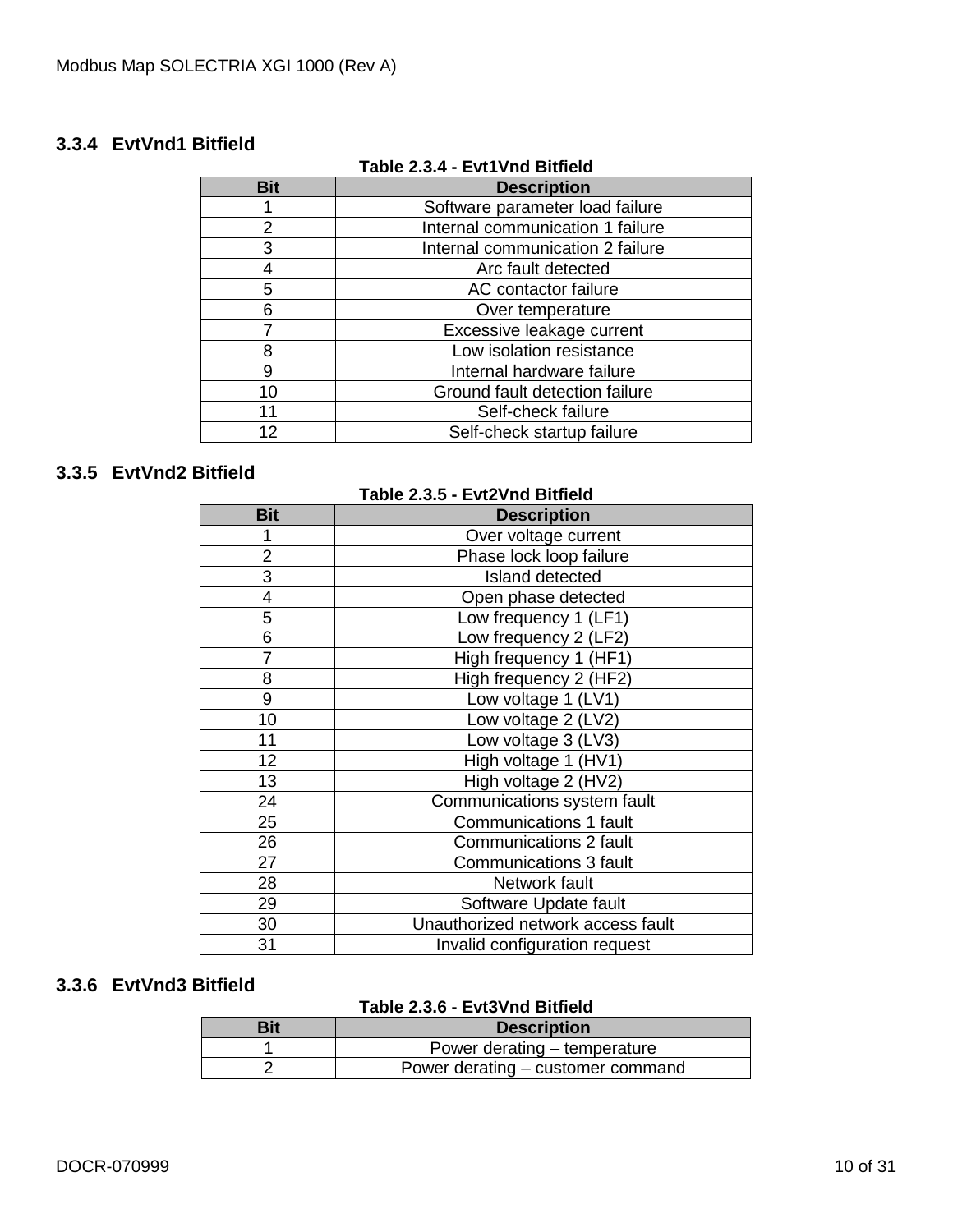<span id="page-10-1"></span>

| <b>Address Size</b> |                | <b>Name</b>     | <b>Value</b>             | <b>Type</b>              |                           | Units Scale factor R/W   |                | <b>Description</b>       |
|---------------------|----------------|-----------------|--------------------------|--------------------------|---------------------------|--------------------------|----------------|--------------------------|
| 40122               | 1              | ID              | 113                      | uint16                   |                           |                          | R.             | Model number             |
| 40123               | $\mathbf{1}$   |                 | 62                       | uint16                   | $\blacksquare$            | $\overline{\phantom{a}}$ | $\mathsf R$    | Model length             |
| 40124               | $\overline{2}$ | A               | $\mathbf{r}$             | float32                  | $\mathsf{A}$              | $\blacksquare$           | $\mathsf R$    | <b>AC Current</b>        |
| 40126               | $\overline{2}$ | AphA            | $\blacksquare$           | float <sub>32</sub>      | $\overline{A}$            | $\blacksquare$           | $\overline{R}$ | Phase A current          |
| 40128               | $\overline{2}$ | AphB            | $\overline{\phantom{a}}$ | float32                  | $\mathsf A$               | $\blacksquare$           | R              | Phase B current          |
| 40130               | $\overline{2}$ | AphC            | $\overline{\phantom{a}}$ | float32                  | $\boldsymbol{\mathsf{A}}$ | $\blacksquare$           | $\mathsf{R}$   | Phase C current          |
| 40132               | $\overline{2}$ | PPVphAB         | $\overline{a}$           | float32                  | $\overline{\vee}$         | $\blacksquare$           | $\mathsf R$    | Phase voltage AB         |
| 40134               | $\overline{2}$ | <b>PPVphBC</b>  | $\blacksquare$           | float32                  | $\overline{\vee}$         | $\blacksquare$           | $\overline{R}$ | Phase voltage BC         |
| 40136               | $\overline{2}$ | <b>PPVphCA</b>  | $\overline{a}$           | float32                  | $\overline{\vee}$         | $\overline{a}$           | $\overline{R}$ | Phase voltage CA         |
| 40138               | $\overline{2}$ | PhVphA          | $\overline{a}$           | float <sub>32</sub>      | $\overline{\vee}$         | $\blacksquare$           | $\overline{R}$ | Phase voltage AN         |
| 40140               | $\overline{2}$ | PhVphB          | $\overline{a}$           | float <sub>32</sub>      | $\overline{\vee}$         | $\blacksquare$           | $\overline{R}$ | Phase voltage BN         |
| 40142               | $\overline{2}$ | PhVphC          | $\blacksquare$           | float <sub>32</sub>      | $\overline{\vee}$         | ÷,                       | R              | Phase voltage CN         |
| 40144               | $\overline{2}$ | W               | $\frac{1}{2}$            | float32                  | $\overline{\mathsf{W}}$   | $\overline{a}$           | $\mathsf R$    | <b>AC Power</b>          |
| 40146               | $\overline{2}$ | Hz              | $\overline{a}$           | float <sub>32</sub>      | Hz                        | $\overline{a}$           | $\mathsf R$    | Line Frequency           |
| 40148               | $\overline{2}$ | <b>VA</b>       |                          | float32                  | <b>VA</b>                 | $\overline{\phantom{0}}$ | R              | <b>AC Apparent Power</b> |
| 40150               | $\overline{2}$ | VAr             | $\blacksquare$           | float <sub>32</sub>      | var                       | $\overline{\phantom{a}}$ | $\mathsf R$    | <b>AC Reactive Power</b> |
| 40152               | $\overline{2}$ | $\overline{PF}$ |                          | float <sub>32</sub>      | Pct                       | $\overline{\phantom{a}}$ | $\mathsf R$    | <b>AC Power Factor</b>   |
| 40154               | $\overline{2}$ | <b>WH</b>       | $\blacksquare$           | float <sub>32</sub>      | Wh                        | $\blacksquare$           | $\mathsf R$    | <b>AC Energy</b>         |
| 40156               | $\overline{2}$ | <b>DCA</b>      | $\blacksquare$           | float32                  | $\mathsf A$               | $\blacksquare$           | R              | DC current               |
| 40158               | $\overline{2}$ | <b>DCV</b>      | $\blacksquare$           | float <sub>32</sub>      | $\overline{\vee}$         | $\blacksquare$           | R              | DC voltage               |
| 40160               | $\overline{2}$ | <b>DCW</b>      | $\blacksquare$           | float32                  | W                         | $\overline{\phantom{a}}$ | $\mathsf{R}$   | DC power                 |
| 40162               | $\overline{6}$ | Reserved        | $\blacksquare$           |                          |                           | $\blacksquare$           | $\overline{R}$ | Reserved                 |
| 40168               | $\overline{2}$ | TmpOt           | $\overline{\phantom{a}}$ | float <sub>32</sub>      | $\overline{\text{c}}$     | $\blacksquare$           | R              | <b>IMI</b> temperature   |
| 40170               | $\overline{1}$ | <b>St</b>       | $\blacksquare$           | enum16                   |                           |                          | $\mathsf{R}$   | Operating state, see St  |
|                     |                |                 |                          |                          |                           |                          |                | Enumerated               |
| 40171               | 1              | StVnd           | $\blacksquare$           | enum16                   |                           |                          | $\mathsf{R}$   | Vender state, see StVnd  |
|                     |                |                 |                          |                          |                           |                          |                | Enumerated               |
| 40172               | $\overline{2}$ | Evt1            | $\blacksquare$           | bitfield32               |                           | $\blacksquare$           | R.             | Event, see Evt1 Bitfield |
| 40174               | $\overline{2}$ | Reserved        |                          |                          |                           | $\blacksquare$           | $\overline{R}$ | Reserved                 |
| 40176               | $\overline{2}$ | EvtVnd1         | $\blacksquare$           | bitfield32               | $\overline{\phantom{a}}$  |                          | $\mathsf{R}$   | Vendor Event 1, see      |
|                     |                |                 |                          |                          |                           |                          |                | EvtVnd1 Bitfield         |
| 40178               | $\overline{2}$ | EvtVnd2         | $\blacksquare$           | bitfield32               | $\overline{\phantom{a}}$  |                          | R.             | Vendor Event 2, see      |
|                     |                |                 |                          |                          |                           |                          |                | EvtVnd2 Bitfield         |
| 40180               | $\overline{2}$ | EvtVnd3         | $\blacksquare$           | bitfield32               |                           |                          | $\mathsf{R}$   | Vendor Event 3, see      |
|                     |                |                 |                          |                          |                           |                          |                | EvtVnd3 Bitfield         |
| 40182               | $\overline{2}$ | Reserved        | $\overline{\phantom{a}}$ | $\overline{\phantom{a}}$ | $\overline{\phantom{a}}$  |                          | $\mathsf{R}$   | Reserved                 |

# <span id="page-10-0"></span>**3.4 Model 113 – Inverter (Three-Phase) FLOAT Table 2.4 - Model 113**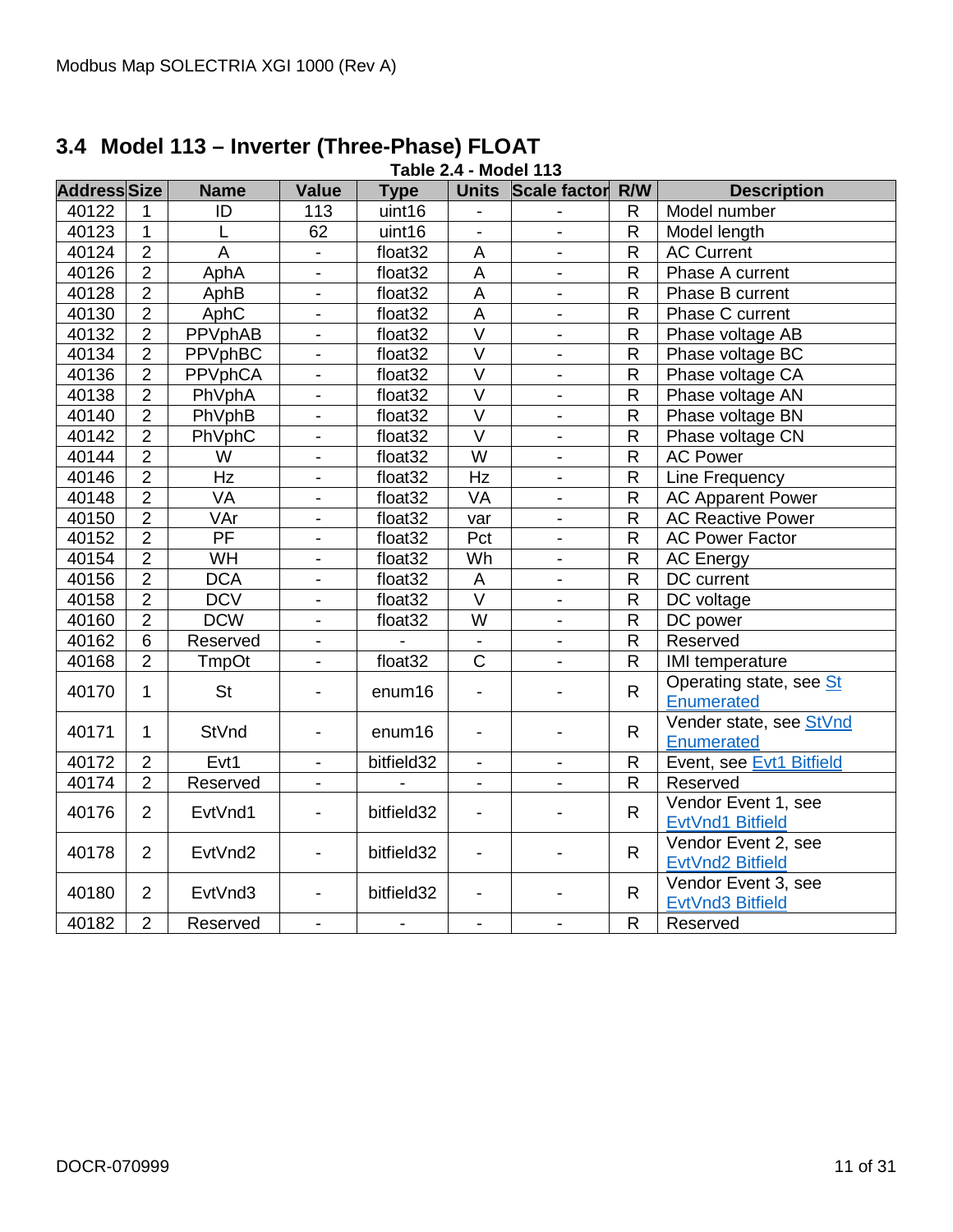### <span id="page-11-0"></span>**3.4.1 St Enumerated**

|              | .                  |  |  |  |  |  |  |
|--------------|--------------------|--|--|--|--|--|--|
| <b>Value</b> | <b>Description</b> |  |  |  |  |  |  |
|              | Starting           |  |  |  |  |  |  |
|              | MPPT mode          |  |  |  |  |  |  |
|              | <b>Throttled</b>   |  |  |  |  |  |  |
|              | Shutting down      |  |  |  |  |  |  |
|              | Fault              |  |  |  |  |  |  |
|              | Standby            |  |  |  |  |  |  |

#### **Table 2.4.1 - St Enumerated**

### <span id="page-11-1"></span>**3.4.2 StVnd Enumerated**

#### **Table 2.4.2 - StVnd Enumerated**

| <b>Value</b> | <b>Description</b>                                |  |  |  |  |  |
|--------------|---------------------------------------------------|--|--|--|--|--|
|              | Initializing                                      |  |  |  |  |  |
| 2            | Recovery                                          |  |  |  |  |  |
| 3            | Normal operation with factory configuration       |  |  |  |  |  |
|              | Normal operation with manufacturing configuration |  |  |  |  |  |
| 5            | Setup of custom configuration                     |  |  |  |  |  |
| 6            | Normal operation with custom configuration        |  |  |  |  |  |
|              | Normal operation with communication fault         |  |  |  |  |  |
|              | Administrator configuration                       |  |  |  |  |  |
| 9            | Software update                                   |  |  |  |  |  |
|              | Normal shutdown                                   |  |  |  |  |  |

# <span id="page-11-2"></span>**3.4.3 Evt1 Bitfield**

#### **Table 2.4.3 - Evt1 Bitfield**

<span id="page-11-3"></span>

| <b>Bit</b> | <b>Description</b>                          |  |  |  |  |  |
|------------|---------------------------------------------|--|--|--|--|--|
|            | Ground fault                                |  |  |  |  |  |
|            | DC over voltage                             |  |  |  |  |  |
| 2          | AC disconnected                             |  |  |  |  |  |
|            | Grid shutdown                               |  |  |  |  |  |
| 6          | Manual shutdown                             |  |  |  |  |  |
|            | Over temperature                            |  |  |  |  |  |
| 8          | Over frequency                              |  |  |  |  |  |
| 9          | Under frequency                             |  |  |  |  |  |
| 10         | AC over voltage                             |  |  |  |  |  |
| 11         | AC under voltage                            |  |  |  |  |  |
| 14         | Memory loss or internal communication error |  |  |  |  |  |
| 15         | Hardware test failure                       |  |  |  |  |  |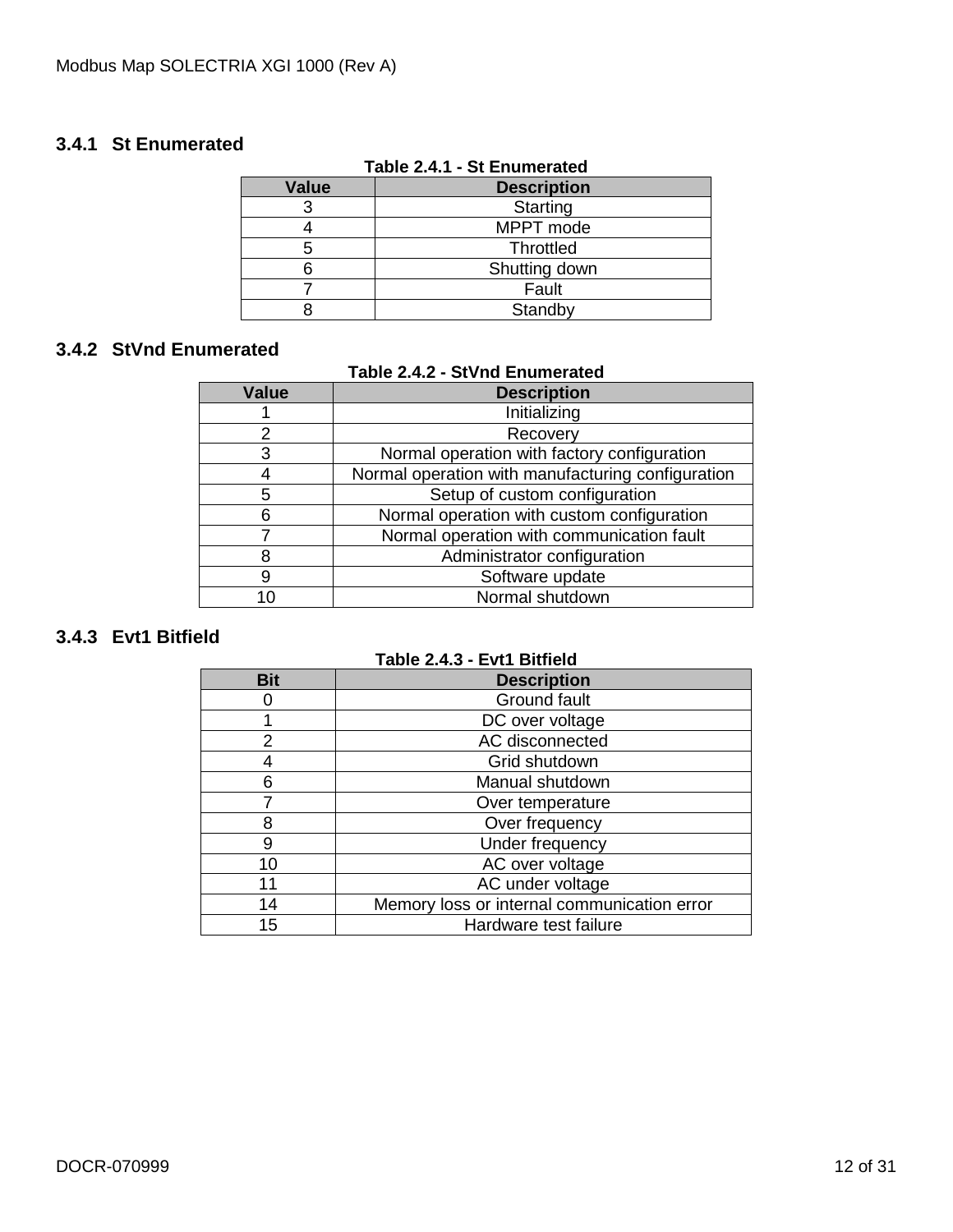# <span id="page-12-0"></span>**3.4.4 EvtVnd1 Bitfield**

| Table 2.4.4 - Evt1Vnd Bitfield |                                  |  |  |  |  |
|--------------------------------|----------------------------------|--|--|--|--|
| <b>Bit</b>                     | <b>Description</b>               |  |  |  |  |
|                                | Software parameter load failure  |  |  |  |  |
| 2                              | Internal communication 1 failure |  |  |  |  |
| 3                              | Internal communication 2 failure |  |  |  |  |
|                                | Arc fault detected               |  |  |  |  |
| 5                              | AC contactor failure             |  |  |  |  |
| 6                              | Over temperature                 |  |  |  |  |
|                                | Excessive leakage current        |  |  |  |  |
| 8                              | Low isolation resistance         |  |  |  |  |
| 9                              | Internal hardware failure        |  |  |  |  |
| 10                             | Ground fault detection failure   |  |  |  |  |
| 11                             | Self-check failure               |  |  |  |  |
| 12                             | Self-check startup failure       |  |  |  |  |

# **Table 2.4.4 - Evt1Vnd Bitfield**

# <span id="page-12-1"></span>**3.4.5 EvtVnd2 Bitfield**

| Table 2.4.5 - Evt2Vnd Bitfield |                                   |  |  |  |  |  |
|--------------------------------|-----------------------------------|--|--|--|--|--|
| <b>Bit</b>                     | <b>Description</b>                |  |  |  |  |  |
|                                | Over voltage current              |  |  |  |  |  |
| $\overline{2}$                 | Phase lock loop failure           |  |  |  |  |  |
| 3                              | Island detected                   |  |  |  |  |  |
| 4                              | Open phase detected               |  |  |  |  |  |
| 5                              | Low frequency 1 (LF1)             |  |  |  |  |  |
| 6                              | Low frequency 2 (LF2)             |  |  |  |  |  |
| 7                              | High frequency 1 (HF1)            |  |  |  |  |  |
| 8                              | High frequency 2 (HF2)            |  |  |  |  |  |
| 9                              | Low voltage 1 (LV1)               |  |  |  |  |  |
| 10                             | Low voltage 2 (LV2)               |  |  |  |  |  |
| 11                             | Low voltage 3 (LV3)               |  |  |  |  |  |
| 12                             | High voltage 1 (HV1)              |  |  |  |  |  |
| 13                             | High voltage 2 (HV2)              |  |  |  |  |  |
| 24                             | Communications system fault       |  |  |  |  |  |
| 25                             | <b>Communications 1 fault</b>     |  |  |  |  |  |
| 26                             | <b>Communications 2 fault</b>     |  |  |  |  |  |
| 27                             | Communications 3 fault            |  |  |  |  |  |
| 28                             | Network fault                     |  |  |  |  |  |
| 29                             | Software Update fault             |  |  |  |  |  |
| 30                             | Unauthorized network access fault |  |  |  |  |  |
| 31                             | Invalid configuration request     |  |  |  |  |  |

#### <span id="page-12-2"></span>**3.4.6 EvtVnd3 Bitfield**

#### **Table 2.4.6 - Evt3Vnd Bitfield**

| Bit | <b>Description</b>                |  |  |  |  |
|-----|-----------------------------------|--|--|--|--|
|     | Power derating – temperature      |  |  |  |  |
|     | Power derating – customer command |  |  |  |  |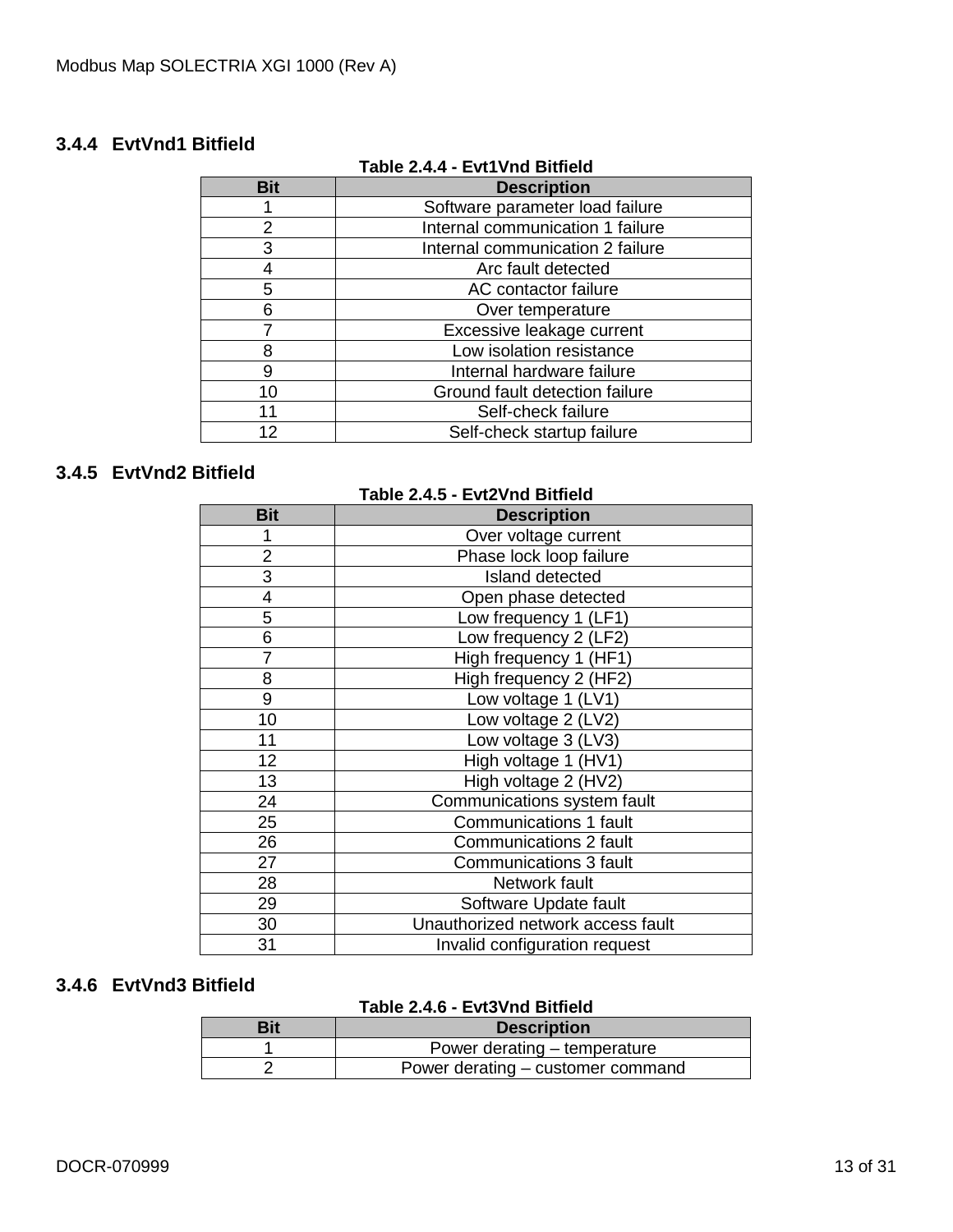# <span id="page-13-0"></span>**3.5 Model 120 – Nameplate**

| <b>Table 2.5 - Model 120</b> |    |               |                |                          |                |                     |              |                                                                 |
|------------------------------|----|---------------|----------------|--------------------------|----------------|---------------------|--------------|-----------------------------------------------------------------|
| <b>Address Size</b>          |    | <b>Name</b>   | <b>Value</b>   | Type                     | <b>Units</b>   | <b>Scale factor</b> | R/W          | <b>Description</b>                                              |
| 40186                        |    | ID            | 120            | uint16                   |                |                     | R.           | Model number                                                    |
| 40185                        | 1  |               | 26             | uint16                   |                |                     | R            | Model length                                                    |
| 40186                        | 1  | <b>DERTyp</b> | 4              | enum16                   | $\blacksquare$ |                     | $\mathsf{R}$ | Type of DER device, see<br><b>DERTyp Enumerated</b>             |
| 40187                        | 1  | WRtg          | $\blacksquare$ | uint16                   | W              | WRtg_SF             | R.           | Continuous output power<br>capability of the inverter           |
| 40188                        | 1  | WRtg_SF       | 3              | sunssf                   |                |                     | $\mathsf{R}$ | Scale factor – output power<br>rating                           |
| 40189                        | 1  | VARtg         |                | uint16                   | VA             | VARtg_SF            | R.           | Continuous output Volt-<br>Ampere capability of the<br>inverter |
| 40190                        | 1  | VARtg_SF      | 3              | sunssf                   |                |                     | $\mathsf{R}$ | Scale factor - output Volt-<br>Ampere rating                    |
| 40191                        | 5  | Reserved      |                | $\overline{\phantom{a}}$ | ۰              |                     | R.           | Reserved                                                        |
| 40196                        | 1  | ARtg          |                | uint16                   | A              | ARtg_SF             | R.           | Continuous output current<br>capability of the inverter         |
| 40197                        | 1  | ARtg_SF       | $-1$           | sunssf                   | $\blacksquare$ |                     | $\mathsf{R}$ | Scale factor – output current<br>rating                         |
| 40198                        | 14 | Reserved      | $\blacksquare$ | $\blacksquare$           | ۰              |                     | R            | Reserved                                                        |

# <span id="page-13-1"></span>**3.5.1 DERTyp Enumerated**

#### **Table 2.5.1 - DERTyp Enumerated**

| Value | <b>Description</b>   |
|-------|----------------------|
|       | Photovoltaic         |
| 82    | Photovoltaic storage |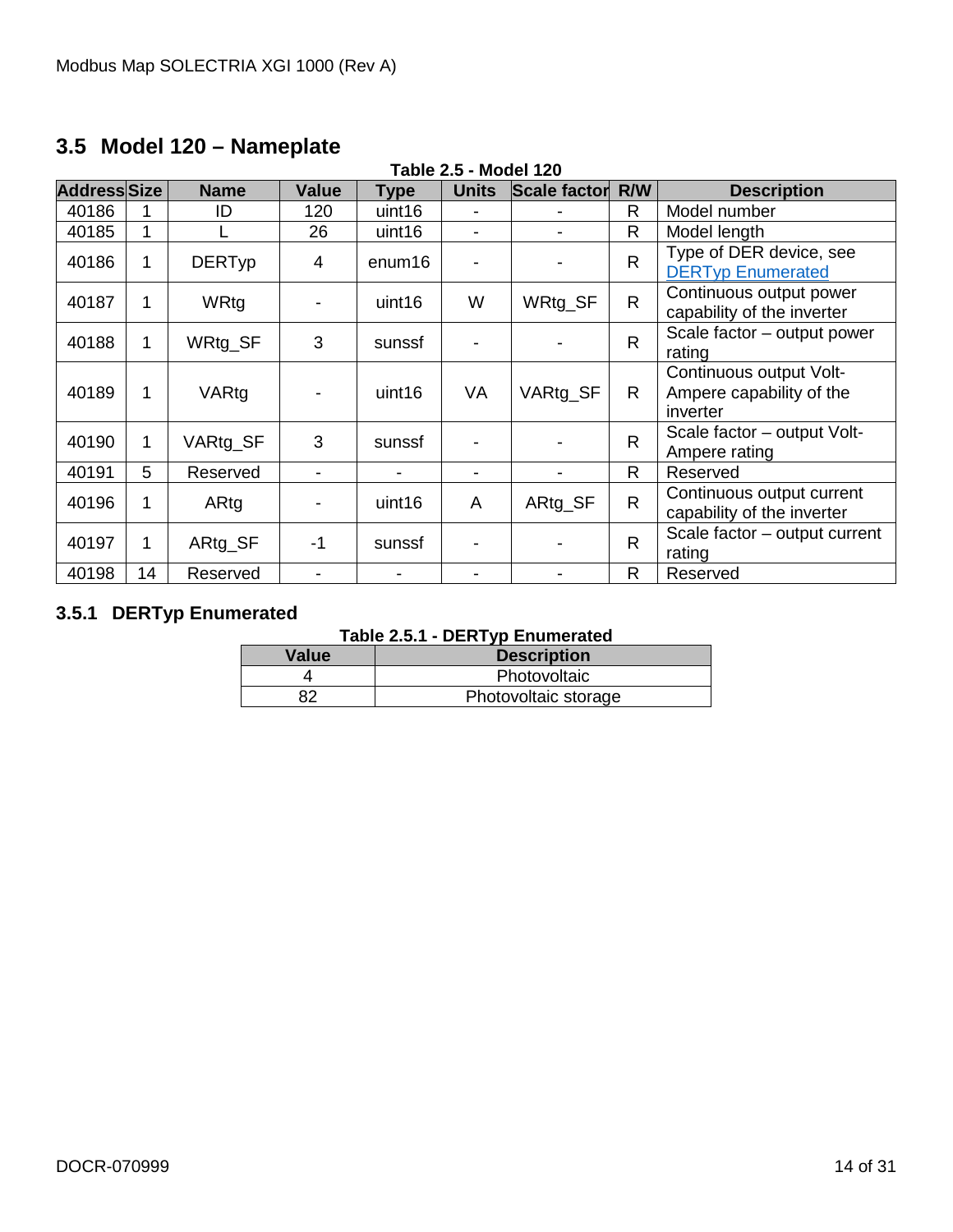# <span id="page-14-0"></span>**3.6 Model 121 – Basic Settings**

<span id="page-14-1"></span>

| <b>Table 2.6 - Model 121</b> |                |                        |                          |                              |                          |                          |                     |                                                                             |
|------------------------------|----------------|------------------------|--------------------------|------------------------------|--------------------------|--------------------------|---------------------|-----------------------------------------------------------------------------|
| <b>Address Size</b>          |                | <b>Name</b>            | <b>Value</b>             | <b>Type</b>                  | <b>Units</b>             | Scale factor             | R/W                 | <b>Description</b>                                                          |
| 40212                        | 1              | ID                     | 121                      | uint16                       |                          |                          | $\mathsf{R}$        | Model number                                                                |
| 40213                        | $\mathbf{1}$   |                        | 30                       | uint16                       |                          |                          | R                   | Model length                                                                |
| 40214                        | 1              | <b>WMax</b>            |                          | uint16                       | W                        | WMax_SF                  | $\mathsf{R}$        | Setting for maximum power<br>output                                         |
| 40215                        | $\mathbf{1}$   | <b>VRef</b>            | $\overline{\phantom{0}}$ | uint16                       | $\vee$                   | VRef_SF                  | $\mathsf{R}$        | Voltage from PCC to inverter                                                |
| 40216                        | 1              | <b>VRefOfs</b>         | $\mathbf 0$              | uint16                       | $\vee$                   | VRefOfs<br><b>SF</b>     | <b>RW</b>           | Address from PCC to<br>inverter                                             |
| 40217                        | $\overline{2}$ | Reserved               | Ξ.                       | $\overline{\phantom{a}}$     | $\blacksquare$           |                          | $\mathsf{R}$        | Reserved                                                                    |
| 40219                        | 1              | <b>VAMax</b>           |                          | uint16                       | <b>VA</b>                | VAMax_S<br>F             | R.                  | Setpoint for maximum<br>apparent power                                      |
| 40220                        | 5              | Reserved               | $\overline{\phantom{0}}$ | $\blacksquare$               | $\blacksquare$           |                          | $\mathsf{R}$        | Reserved                                                                    |
| 40225                        | 1              | PFMinQ1                | 90                       | int <sub>16</sub>            |                          | PFMin_SF                 | R                   | Setpoint for minimum power<br>factor in quadrant 1                          |
| 40226                        | $\overline{2}$ | Reserved               |                          | $\qquad \qquad \blacksquare$ |                          |                          | R                   | Reserved                                                                    |
| 40228                        | 1              | PFMinQ4                | 90                       | int <sub>16</sub>            |                          | PFMin_SF                 | $\mathsf{R}$        | Setpoint for minimum power<br>factor in quadrant 4                          |
| 40229                        | 1              | Reserved               | $\blacksquare$           |                              | $\blacksquare$           |                          | $\mathsf{R}$        | Reserved                                                                    |
| 40230                        | 1              | <b>CIcTotVA</b>        | 1                        | enum16                       |                          |                          | R                   | Calculation method for<br>apparent power, see<br><b>CIcTotVA Enumerated</b> |
| 40231                        | 1              | Reserved               | $\blacksquare$           | $\overline{\phantom{a}}$     |                          |                          | $\mathsf{R}$        | Reserved                                                                    |
| 40232                        | 1              | ECPNomHz               |                          | uint16                       | Hz                       | <b>ECPNom</b><br>Hz_SF   | R.                  | Setpoint for nominal<br>frequency at the PCC                                |
| 40233                        | 1              | Reserved               |                          |                              |                          |                          | $\mathsf{R}$        | Reserved                                                                    |
| 40234                        | 1              | WMax_SF                | 3                        | sunssf                       |                          | $\overline{\phantom{0}}$ | $\mathsf{R}$        | Scale factor - real power                                                   |
| 40235                        | 1              | VRef_SF                | $\mathbf 0$              | sunssf                       |                          |                          | $\mathsf{R}$        | Scale factor $-$ voltage at the<br><b>PCC</b>                               |
| 40236                        | 1              | VRefOfs_SF             | $\overline{\phantom{a}}$ | sunssf                       |                          |                          | $\mathsf{R}$        | Scale factor - Address<br>voltage                                           |
| 40237                        | $\mathbf{1}$   | Reserved               | $\overline{\phantom{0}}$ |                              | $\blacksquare$           | $\overline{\phantom{a}}$ | $\mathsf{R}$        | Reserved                                                                    |
| 40238                        | 1              | VAMax_SF               | 3                        | sunssf                       |                          |                          | $\mathsf{R}$        | Scale factor - apparent<br>power                                            |
| 40239                        | $\mathbf{1}$   | VArMax_SF              | 3                        | sunssf                       | ۰.                       | Ξ.                       | $\blacksquare$<br>ĸ | Scale factor - reactive power                                               |
| 40240                        | 1              | Reserved               |                          |                              | $\overline{\phantom{a}}$ | $\frac{1}{2}$            | R                   | Reserved                                                                    |
| 40241                        | 1              | PFMin_SF               | $-2$                     | sunssf                       | $\overline{\phantom{a}}$ |                          | R                   | Scale factor - maximum<br>power factor                                      |
| 40242                        | $\mathbf{1}$   | Reserved               | $\overline{\phantom{0}}$ |                              | $\blacksquare$           | $\blacksquare$           | R                   | Reserved                                                                    |
| 40243                        | $\mathbf{1}$   | <b>ECPNomHz</b><br>SF. | $-2$                     | sunssf                       |                          |                          | R                   | Scale factor - nominal<br>frequency                                         |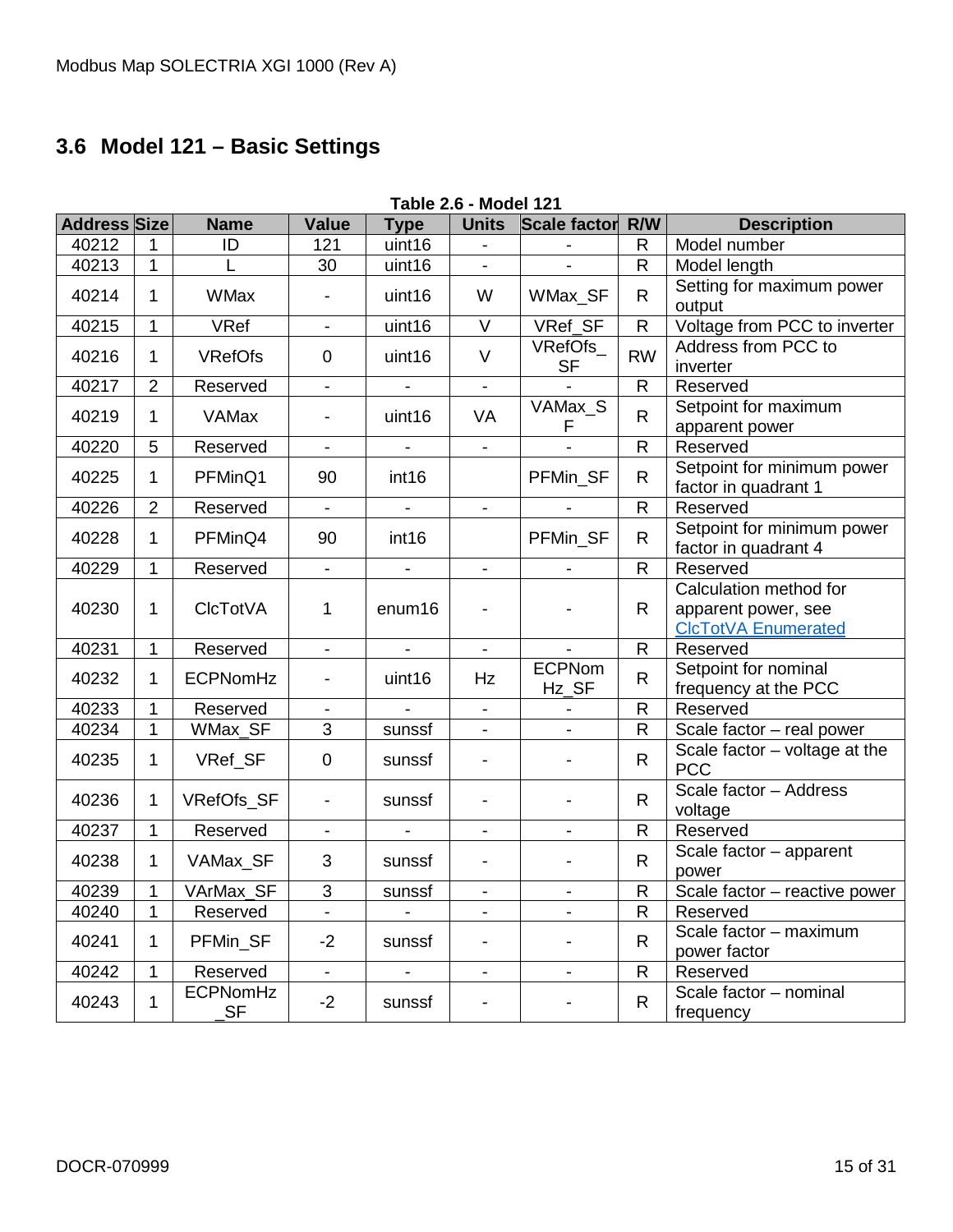# <span id="page-15-0"></span>**3.6.1 ClcTotVA Enumerated**

| Table 2.5.1 - CIcTotVA Enumerated |  |
|-----------------------------------|--|
|-----------------------------------|--|

| <b>Value</b> | <b>Description</b> |
|--------------|--------------------|
|              | Vector             |
|              | Arithmetic         |

# <span id="page-15-1"></span>**3.7 Model 122 – Measurement Status**

|  |  | <b>Table 2.7 - Model 122</b> |  |
|--|--|------------------------------|--|
|--|--|------------------------------|--|

| <b>Address Size</b> |    | <b>Name</b>   | Value                    | <b>Type</b>                 |   | Units Scale Factor R/W | <b>Description</b>             |
|---------------------|----|---------------|--------------------------|-----------------------------|---|------------------------|--------------------------------|
| 40244               |    |               | 122                      | uint16                      | - |                        | Model number                   |
| 40245               |    |               | 44                       | uint16                      |   |                        | Model length                   |
| 40246               |    | <b>PVConn</b> |                          | bitfield32                  |   |                        | PV inverter present/ available |
|                     |    |               |                          | status, see PVConn Bitfield |   |                        |                                |
| 40247               | 43 | Reserved      | $\overline{\phantom{0}}$ | $\overline{\phantom{a}}$    | - |                        | Reserved                       |

### <span id="page-15-2"></span>**3.7.1 PVConn Bitfield**

#### **Table 2.4.3 - PVConn Bitfield**

| . |                    |  |  |  |  |  |  |
|---|--------------------|--|--|--|--|--|--|
|   | <b>Description</b> |  |  |  |  |  |  |
|   | Connected          |  |  |  |  |  |  |
|   | Available          |  |  |  |  |  |  |
|   | Operating          |  |  |  |  |  |  |
|   | <b>Test</b>        |  |  |  |  |  |  |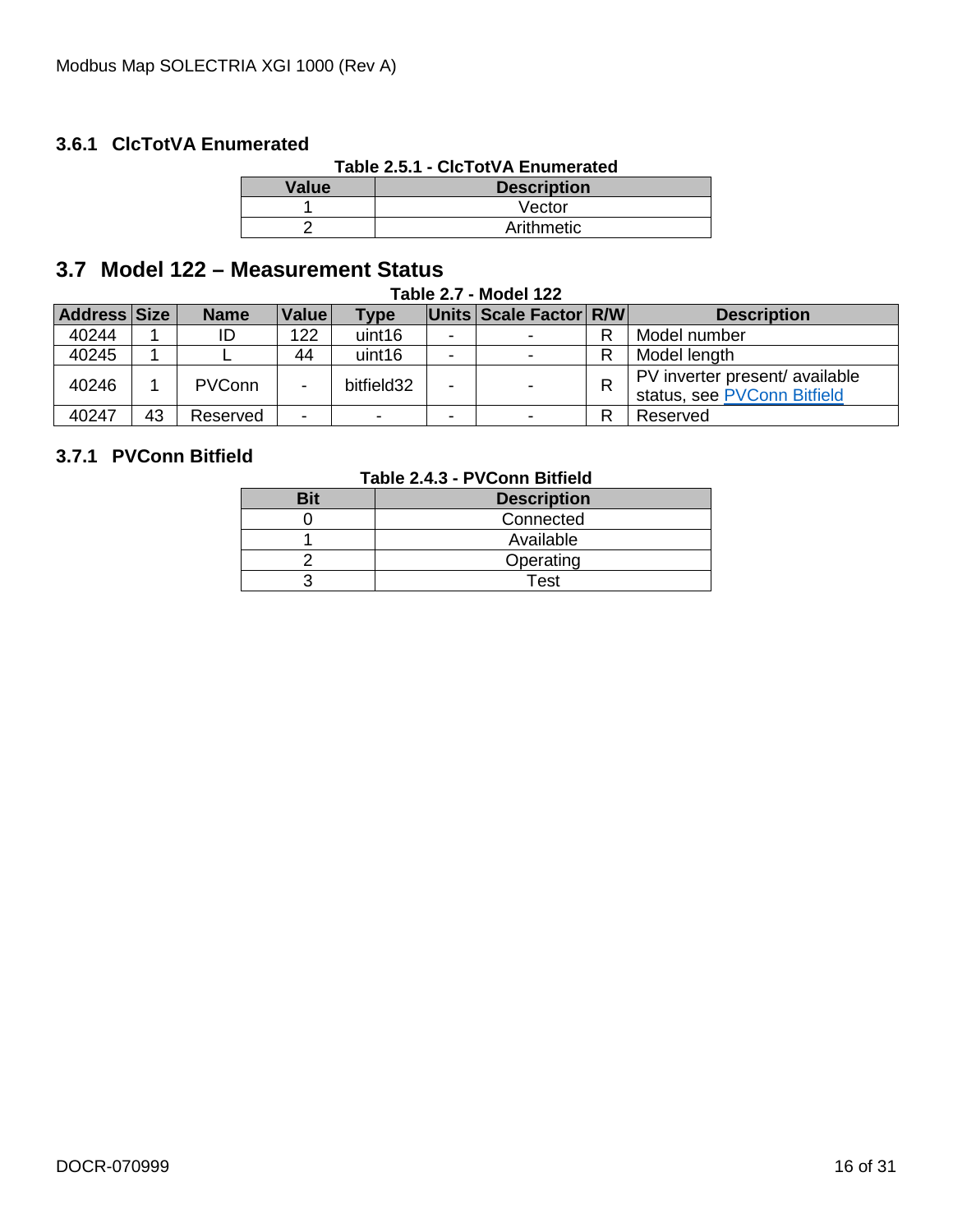# <span id="page-16-0"></span>**3.8 Model 123 – Immediate Controls**

| <b>Table 2.8 - Model 123</b> |                |                             |                          |                          |                          |                               |              |                                                                                       |
|------------------------------|----------------|-----------------------------|--------------------------|--------------------------|--------------------------|-------------------------------|--------------|---------------------------------------------------------------------------------------|
| <b>AddressSize</b>           |                | <b>Name</b>                 | <b>Value</b>             | <b>Type</b>              | <b>Units</b>             | <b>Scale</b><br><b>Factor</b> | R/W          | <b>Description</b>                                                                    |
| 40290                        | 1              | ID                          | 123                      | uint16                   | $\overline{\phantom{0}}$ |                               | R            | Model number                                                                          |
| 40291                        | 1              |                             | 24                       | uint16                   | $\overline{\phantom{0}}$ |                               | R            | Model length                                                                          |
| 40292                        | $\overline{2}$ | Reserved                    |                          |                          | $\blacksquare$           | $\blacksquare$                | R            | Reserved                                                                              |
| 40294                        | 1              | Conn                        |                          | enum <sub>16</sub>       |                          |                               | <b>RW</b>    | Connection control, see<br><b>Conn Enumerated</b>                                     |
| 40295                        | 1              | WMaxLimP<br>ct              |                          | uint16                   | %W<br>Max                | <b>WMaxLim</b><br>PCT_SF      | <b>RW</b>    | Set power output to specified<br>value                                                |
| 40296                        | 3              | Reserved                    | $\overline{\phantom{a}}$ | $\blacksquare$           |                          |                               | R.           | Reserved                                                                              |
| 40299                        | 1              | WMaxLim<br>Ena              |                          | enum <sub>16</sub>       |                          |                               | <b>RW</b>    | Throttle enable/disable<br>control, see<br><b>WMaxLimPCt Ena</b><br><b>Enumerated</b> |
| 40300                        | 1              | <b>OutPFSet</b>             |                          | int <sub>16</sub>        |                          | <b>OutPFSet</b><br><b>SF</b>  | <b>RW</b>    | Set power factor to specified<br>value $-$ cosine of angle                            |
| 40301                        | 3              | Reserved                    | $\blacksquare$           | $\blacksquare$           | $\blacksquare$           |                               | $\mathsf{R}$ | Reserved                                                                              |
| 40304                        | 1              | OutPFSet<br>Ena             |                          | enum16                   |                          |                               | <b>RW</b>    | Fixed power factor control<br>enable/disable, see<br><b>OutPFSet Ena Enumerated</b>   |
| 40305                        | 8              | Reserved                    | $\blacksquare$           | $\overline{\phantom{0}}$ | $\blacksquare$           | $\overline{\phantom{0}}$      | $\mathsf{R}$ | Reserved                                                                              |
| 40313                        | 1              | <b>WMaxLimP</b><br>$ct\_SF$ | $-1$                     | sunssf                   |                          |                               | R.           | Scale factor - power output<br>percent                                                |
| 40314                        | 1              | OutPFSet_<br><b>SF</b>      | $-2$                     | sunssf                   |                          |                               | R            | Scale factor – power factor                                                           |
| 40315                        | 1              | Reserved                    | Ξ.                       |                          | -                        |                               | R            | Reserved                                                                              |

#### <span id="page-16-1"></span>**3.8.1 Conn Enumerated**

#### **Table 2.8.1 - Conn Enumerated**

| <b>Value</b> | <b>Description</b> |
|--------------|--------------------|
|              | <b>Disconnect</b>  |
|              | Connect            |

# <span id="page-16-2"></span>**3.8.2 WMaxLimPCt\_Ena Enumerated**

#### **Table 2.8.2 - WMaxLimPCt\_Ena Enumerated**

| Value | <b>Description</b> |
|-------|--------------------|
|       | <b>Disconnect</b>  |
|       | Connect            |

#### <span id="page-16-3"></span>**3.8.3 OutPFSet\_Ena Enumerated**

#### **Table 2.5.1 - OutPFSet\_Ena Enumerated**

| <b>Value</b> | <b>Description</b> |
|--------------|--------------------|
|              | <b>Disconnect</b>  |
|              | Connect            |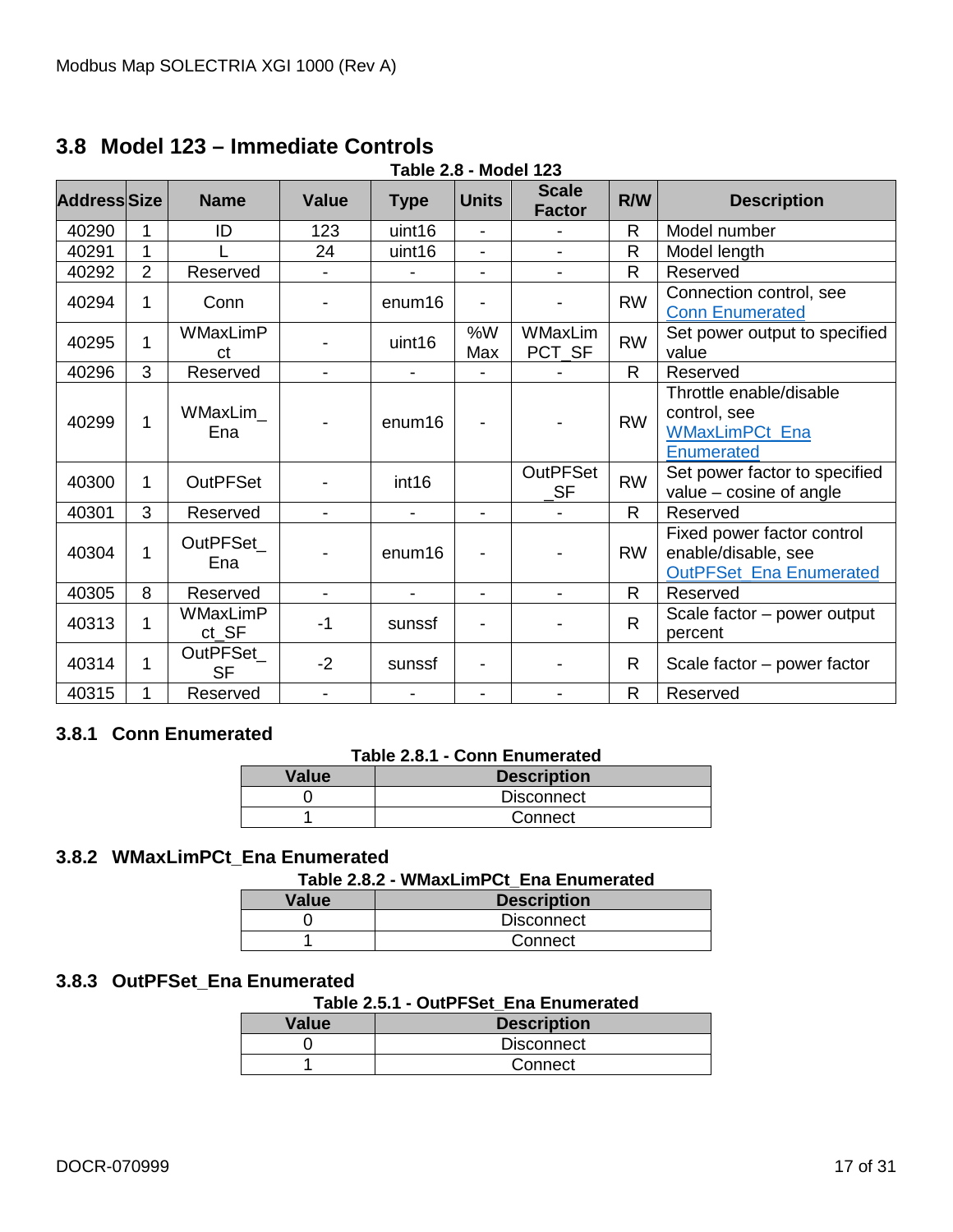# <span id="page-17-0"></span>**3.9 Model 129 – LVRTD**

| <b>Table 2.9 - Model 129</b> |                |                  |                          |                          |                          |                          |                |                                                                           |
|------------------------------|----------------|------------------|--------------------------|--------------------------|--------------------------|--------------------------|----------------|---------------------------------------------------------------------------|
| <b>Address</b>               | Size           | <b>Name</b>      | Value                    | <b>Type</b>              | <b>Units</b>             | <b>Scale Factor</b>      | R/W            | <b>Description</b>                                                        |
| 40316                        | 1              | ID               | 129                      | uint16                   | $\overline{\phantom{0}}$ |                          | R              | Model number                                                              |
| 40317                        | $\overline{1}$ |                  | 60                       | uint16                   | $\blacksquare$           | $\blacksquare$           | $\mathsf{R}$   | Model length                                                              |
| 40318                        | 1              | Reserved         | $\overline{\phantom{a}}$ | $\blacksquare$           | $\blacksquare$           | $\overline{\phantom{a}}$ | $\overline{R}$ | Reserved                                                                  |
| 40319                        | 1              | ModEna           | 1                        | bitfield16               |                          |                          | <b>RW</b>      | LVRT control mode,<br>enables active curve, see<br><b>ModEna Bitfield</b> |
| 40320                        | 3              | Reserved         | ÷.                       |                          | $\overline{a}$           | $\blacksquare$           | R              | Reserved                                                                  |
| 40323                        | 1              | <b>NCrv</b>      | 1                        | uint16                   |                          | $\overline{\phantom{a}}$ | $\overline{R}$ | Number of curves supported                                                |
| 40324                        | 1              | <b>NPt</b>       | 3                        | uint16                   | $\blacksquare$           | $\overline{\phantom{a}}$ | $\mathsf{R}$   | Number of points supported                                                |
| 40325                        | $\mathbf 1$    | Tms_SF           | $-2$                     | sunssf                   | $\overline{\phantom{a}}$ | $\blacksquare$           | R              | Scale factor - duration                                                   |
| 40326                        | 1              | V SF             | $-1$                     | sunssf                   | $\blacksquare$           | $\overline{\phantom{a}}$ | $\mathsf{R}$   | Scale factor - %VRef                                                      |
| 40327                        | 1              | Reserved         | $\blacksquare$           |                          |                          | $\blacksquare$           | $\mathsf{R}$   | Reserved                                                                  |
| 40328                        | 1              | ActPt            | 6                        | uint16                   | $\overline{\phantom{a}}$ | $\overline{\phantom{a}}$ | <b>RW</b>      | Number of active points                                                   |
| 40329                        | $\overline{2}$ | Reserved         | $\overline{a}$           |                          | $\blacksquare$           |                          | $\mathsf{R}$   | Reserved                                                                  |
| 40331                        | 1              | Tms2             | $\blacksquare$           | uint16                   | S                        | Tms_SF                   | <b>RW</b>      | Point 2 must disconnect -<br>duration                                     |
| 40332                        | 1              | V <sub>2</sub>   |                          | uint16                   | % Vref                   | V_SF                     | <b>RW</b>      | Point 2 must disconnect -<br>voltage                                      |
| 40333                        | 2              | Reserved         | $\overline{\phantom{a}}$ | $\blacksquare$           | $\blacksquare$           | $\blacksquare$           | $\mathsf{R}$   | Reserved                                                                  |
| 40335                        | 1              | Tms4             | $\overline{\phantom{0}}$ | uint16                   | $\mathsf S$              | Tms_SF                   | <b>RW</b>      | Point 4 must disconnect -<br>duration                                     |
| 40336                        | 1              | V <sub>4</sub>   |                          | uint16                   | % Vref                   | V_SF                     | <b>RW</b>      | Point 4 must disconnect -<br>voltage                                      |
| 40337                        | $\overline{2}$ | Reserved         | $\overline{\phantom{a}}$ | $\blacksquare$           | $\blacksquare$           | $\blacksquare$           | $\mathsf{R}$   | Reserved                                                                  |
| 40339                        | $\mathbf 1$    | Tms <sub>6</sub> | -                        | uint16                   | S                        | Tms_SF                   | <b>RW</b>      | Point 6 must disconnect -<br>duration                                     |
| 40340                        | 1              | V <sub>6</sub>   |                          | uint16                   | % Vref                   | V_SF                     | <b>RW</b>      | Point 6 must disconnect -<br>voltage                                      |
| 40341                        | 37             | Reserved         | $\blacksquare$           | $\overline{\phantom{a}}$ | $\blacksquare$           | $\blacksquare$           | $\mathsf{R}$   | Reserved                                                                  |

# <span id="page-17-1"></span>**3.9.1 ModEna Bitfield**

# **Table 2.9.1 - ModEna Bitfield**

| ---------------<br>----------------------- |
|--------------------------------------------|
| <b>Description</b>                         |
| Enabled                                    |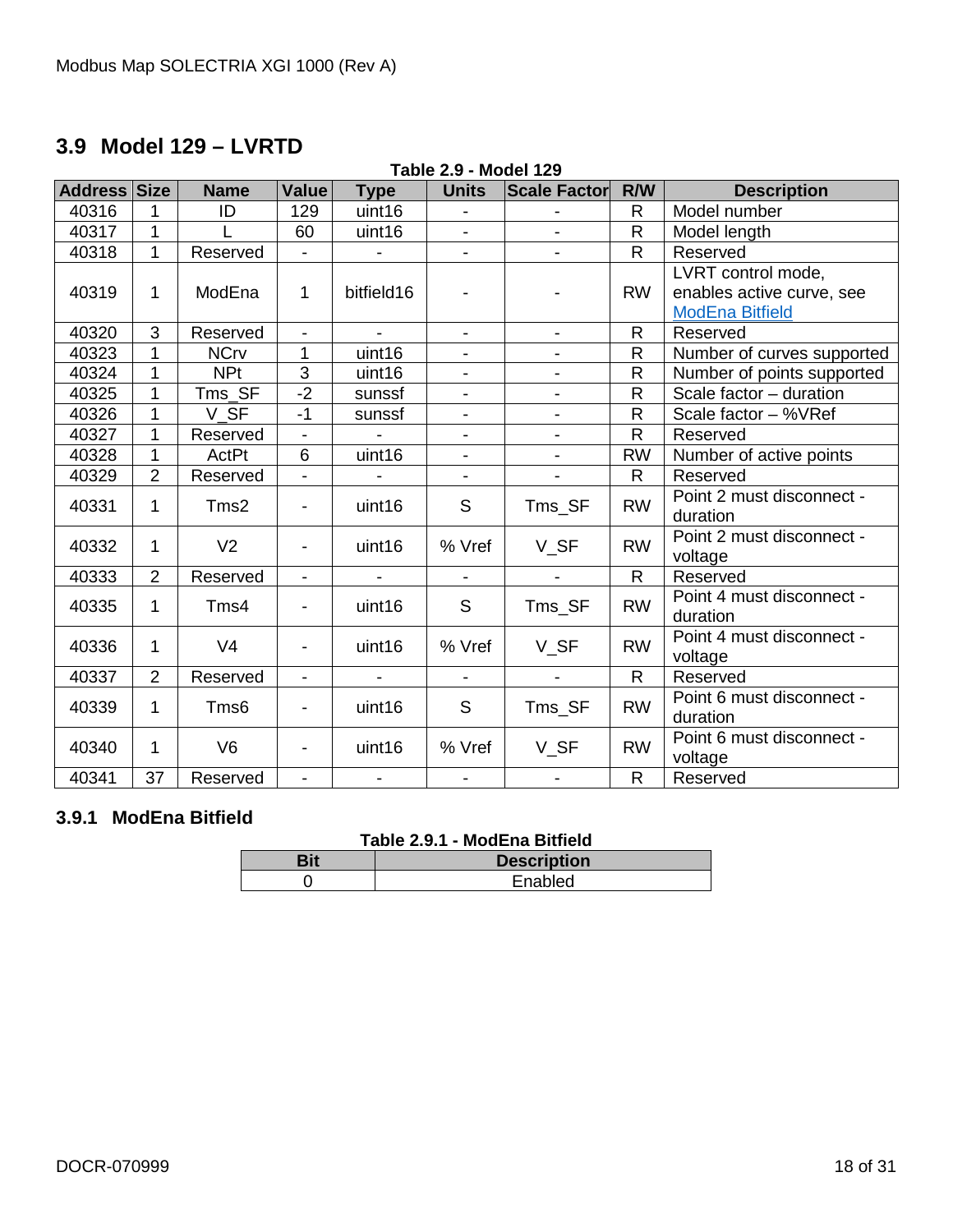# <span id="page-18-0"></span>**3.10Model 130 – HVRTD**

#### **Table 2.10 - Model 130**

| <b>Address Size</b> |                | <b>Name</b>      | Value                    | <b>Type</b>              | <b>Units</b>             | Scale factor             | R/W          | <b>Description</b>                    |
|---------------------|----------------|------------------|--------------------------|--------------------------|--------------------------|--------------------------|--------------|---------------------------------------|
| 40378               | 1              | ID               | 130                      | uint16                   |                          |                          | R            | Model number                          |
| 40379               | 1              |                  | 60                       | uint16                   | $\overline{\phantom{a}}$ |                          | $\mathsf{R}$ | Model length                          |
| 40380               | 1              | Reserved         |                          |                          | $\overline{\phantom{a}}$ |                          | $\mathsf{R}$ | Reserved                              |
|                     |                |                  |                          |                          |                          |                          |              | HVRT control mode,                    |
| 40381               | 1              | ModEna           | 1                        | bitfield16               |                          |                          | <b>RW</b>    | enables active curve, see             |
|                     |                |                  |                          |                          |                          |                          |              | <b>ModEna Bitfield</b>                |
| 40382               | 3              | Reserved         | $\blacksquare$           |                          | $\blacksquare$           | $\blacksquare$           | $\mathsf{R}$ | Reserved                              |
| 40385               | 1              | <b>NCrv</b>      | 1                        | uint16                   | $\blacksquare$           |                          | $\mathsf{R}$ | Number of curves supported            |
| 40386               | 1              | <b>NPt</b>       | $\overline{3}$           | uint16                   | $\blacksquare$           | $\blacksquare$           | $\mathsf R$  | Number of points supported            |
| 40387               | 1              | Tms SF           | $-2$                     | sunssf                   | $\overline{\phantom{a}}$ | $\overline{\phantom{a}}$ | $\mathsf{R}$ | Scale factor - duration               |
| 40388               | 1              | V SF             | $-1$                     | sunssf                   | $\overline{\phantom{a}}$ | $\blacksquare$           | $\mathsf{R}$ | Scale factor - %VRef                  |
| 40389               | 1              | Reserved         | $\blacksquare$           |                          | $\overline{\phantom{a}}$ | $\overline{\phantom{a}}$ | $\mathsf{R}$ | Reserved                              |
| 40390               | 1              | ActPt            | 6                        | uint16                   | $\blacksquare$           | $\blacksquare$           | <b>RW</b>    | Number of active points               |
| 40391               | $\overline{2}$ | Reserved         | $\blacksquare$           |                          | $\blacksquare$           |                          | R            | Reserved                              |
| 40393               | 1              | Tms2             |                          | uint16                   | S                        | Tms_SF                   | <b>RW</b>    | Point 2 must disconnect -<br>duration |
| 40394               | 1              | V <sub>2</sub>   | $\overline{\phantom{a}}$ | uint16                   | % Vref                   | V_SF                     | <b>RW</b>    | Point 2 must disconnect -<br>voltage  |
| 40395               | $\overline{2}$ | Reserved         | $\blacksquare$           |                          |                          |                          | $\mathsf{R}$ | Reserved                              |
| 40397               | 1              | Tms4             | $\overline{\phantom{a}}$ | uint16                   | S                        | Tms_SF                   | <b>RW</b>    | Point 4 must disconnect -<br>duration |
| 40398               | 1              | V <sub>4</sub>   | $\overline{\phantom{a}}$ | uint16                   | % Vref                   | V_SF                     | <b>RW</b>    | Point 4 must disconnect -<br>voltage  |
| 40399               | $\overline{2}$ | Reserved         | $\blacksquare$           |                          |                          |                          | $\mathsf{R}$ | Reserved                              |
| 40401               | 1              | Tms <sub>6</sub> | $\overline{\phantom{0}}$ | uint16                   | S                        | Tms_SF                   | <b>RW</b>    | Point 6 must disconnect -             |
|                     |                |                  |                          |                          |                          |                          |              | duration                              |
| 40402               | 1              | V <sub>6</sub>   | -                        | uint16                   | % Vref                   | $V_S$ F                  | <b>RW</b>    | Point 6 must disconnect -<br>voltage  |
| 40403               | 37             | Reserved         | $\overline{\phantom{a}}$ | $\overline{\phantom{a}}$ | $\overline{\phantom{a}}$ | $\overline{\phantom{a}}$ | $\mathsf{R}$ | Reserved                              |

# <span id="page-18-1"></span>**3.10.1 ModEna Bitfield**

# **Table 2.10.1 - ModEna Bitfield**

| <b>Description</b> |
|--------------------|
| Enabled            |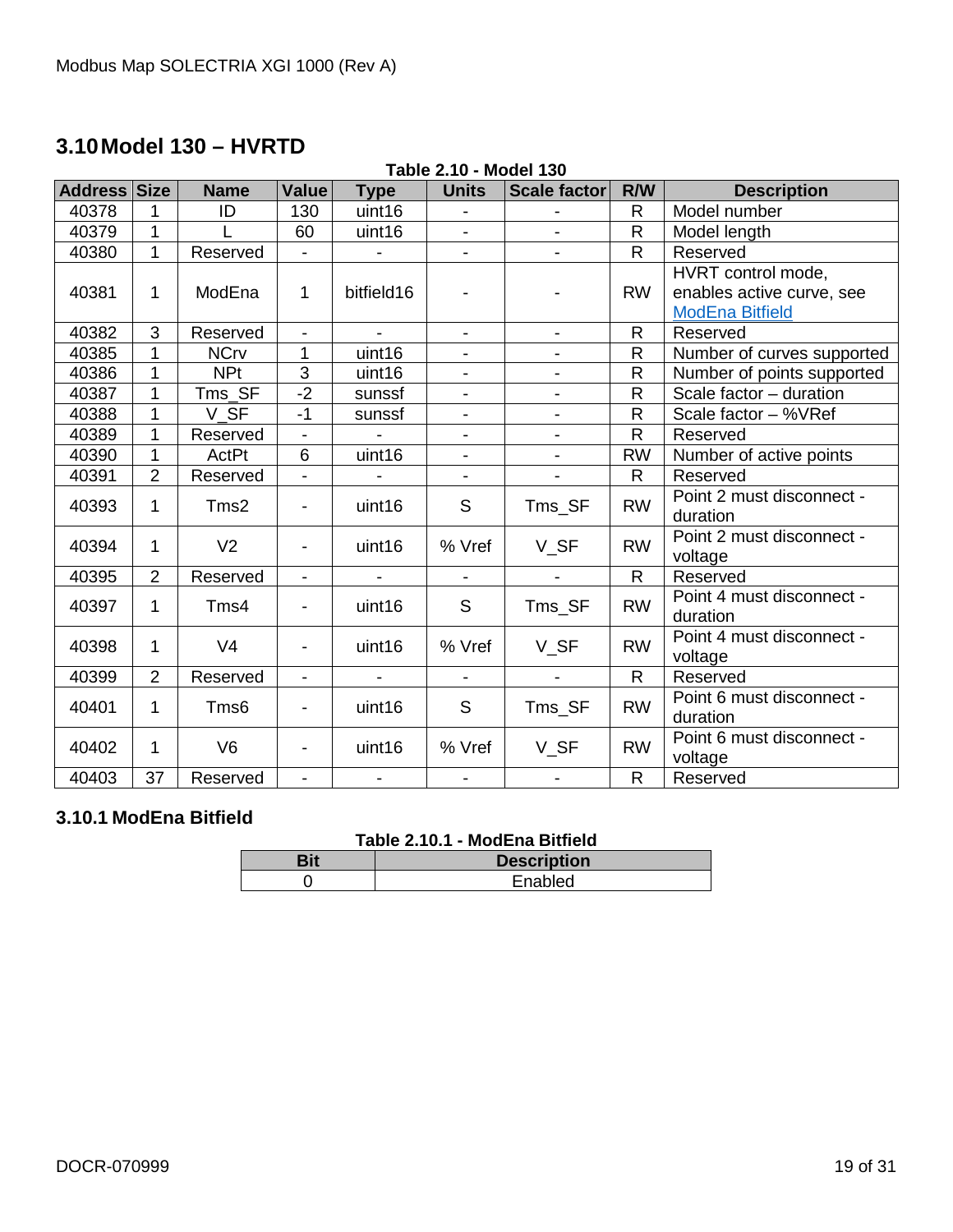# <span id="page-19-0"></span>**3.11Model 135 – LFRT**

| Table 2.11 - Model 135 |
|------------------------|
|------------------------|

| Address Size |                | <b>Name</b>    | <b>Value</b>             | <b>Type</b>    | <b>Units</b>             | <b>Scale Factor</b>      | R/W          | <b>Description</b>                                                        |
|--------------|----------------|----------------|--------------------------|----------------|--------------------------|--------------------------|--------------|---------------------------------------------------------------------------|
| 40440        | 1              | ID             | 135                      | uint16         |                          |                          | $\mathsf{R}$ | Model number                                                              |
| 40441        | 1              |                | 60                       | uint16         | $\overline{\phantom{a}}$ |                          | $\mathsf{R}$ | Model length                                                              |
| 40442        | 1              | Reserved       |                          |                | $\overline{\phantom{a}}$ |                          | R            | Reserved                                                                  |
| 40443        | 1              | ModEna         | 1                        | bitfield16     |                          | -                        | <b>RW</b>    | LFRT control mode, enables<br>active curve, see ModEna<br><b>Bitfield</b> |
| 40444        | 3              | Reserved       | $\blacksquare$           | $\blacksquare$ | $\blacksquare$           | $\blacksquare$           | $\mathsf{R}$ | Reserved                                                                  |
| 40447        | 1              | <b>NCrv</b>    | 1                        | uint16         | $\blacksquare$           | $\blacksquare$           | $\mathsf{R}$ | Number of curves supported                                                |
| 40448        | 1              | <b>NPt</b>     | 3                        | uint16         | $\blacksquare$           | $\blacksquare$           | $\mathsf{R}$ | Number of points supported                                                |
| 40449        | 1              | $Tms\_SF$      | $-2$                     | sunssf         | $\blacksquare$           | $\blacksquare$           | R            | Scale factor - duration                                                   |
| 40450        | 1              | V SF           | $-1$                     | sunssf         | $\blacksquare$           | $\blacksquare$           | R            | Scale factor - %VRef                                                      |
| 40451        | 1              | Reserved       | $\blacksquare$           |                | $\blacksquare$           | $\blacksquare$           | $\mathsf{R}$ | Reserved                                                                  |
| 40452        | 1              | ActPt          | 6                        | uint16         | $\blacksquare$           | $\blacksquare$           | <b>RW</b>    | Number of active points                                                   |
| 40453        | $\overline{2}$ | Reserved       | $\overline{\phantom{0}}$ |                | $\overline{\phantom{a}}$ |                          | $\mathsf{R}$ | Reserved                                                                  |
| 40455        | 1              | Tms2           | -                        | uint16         | S                        | Tms_SF                   | <b>RW</b>    | Point 2 must disconnect -<br>duration                                     |
| 40456        | 1              | V <sub>2</sub> |                          | uint16         | % Vref                   | V SF                     | <b>RW</b>    | Point 2 must disconnect -<br>voltage                                      |
| 40457        | 2              | Reserved       | $\overline{\phantom{0}}$ |                | $\overline{\phantom{a}}$ | $\overline{\phantom{a}}$ | $\mathsf{R}$ | Reserved                                                                  |
| 40459        | 1              | Tms4           | -                        | uint16         | S                        | Tms_SF                   | <b>RW</b>    | Point 4 must disconnect -<br>duration                                     |
| 40460        | 1              | V <sub>4</sub> | ۰                        | uint16         | % Vref                   | V_SF                     | <b>RW</b>    | Point 4 must disconnect -<br>voltage                                      |
| 40461        | 41             | Reserved       | $\overline{\phantom{0}}$ | $\blacksquare$ | $\overline{\phantom{a}}$ | $\overline{\phantom{a}}$ | R            | Reserved                                                                  |

# <span id="page-19-1"></span>**3.11.1 ModEna Bitfield**

# **Table 2.11.1 - ModEna Bitfield**

| <b>Description</b> |
|--------------------|
| Fnabled            |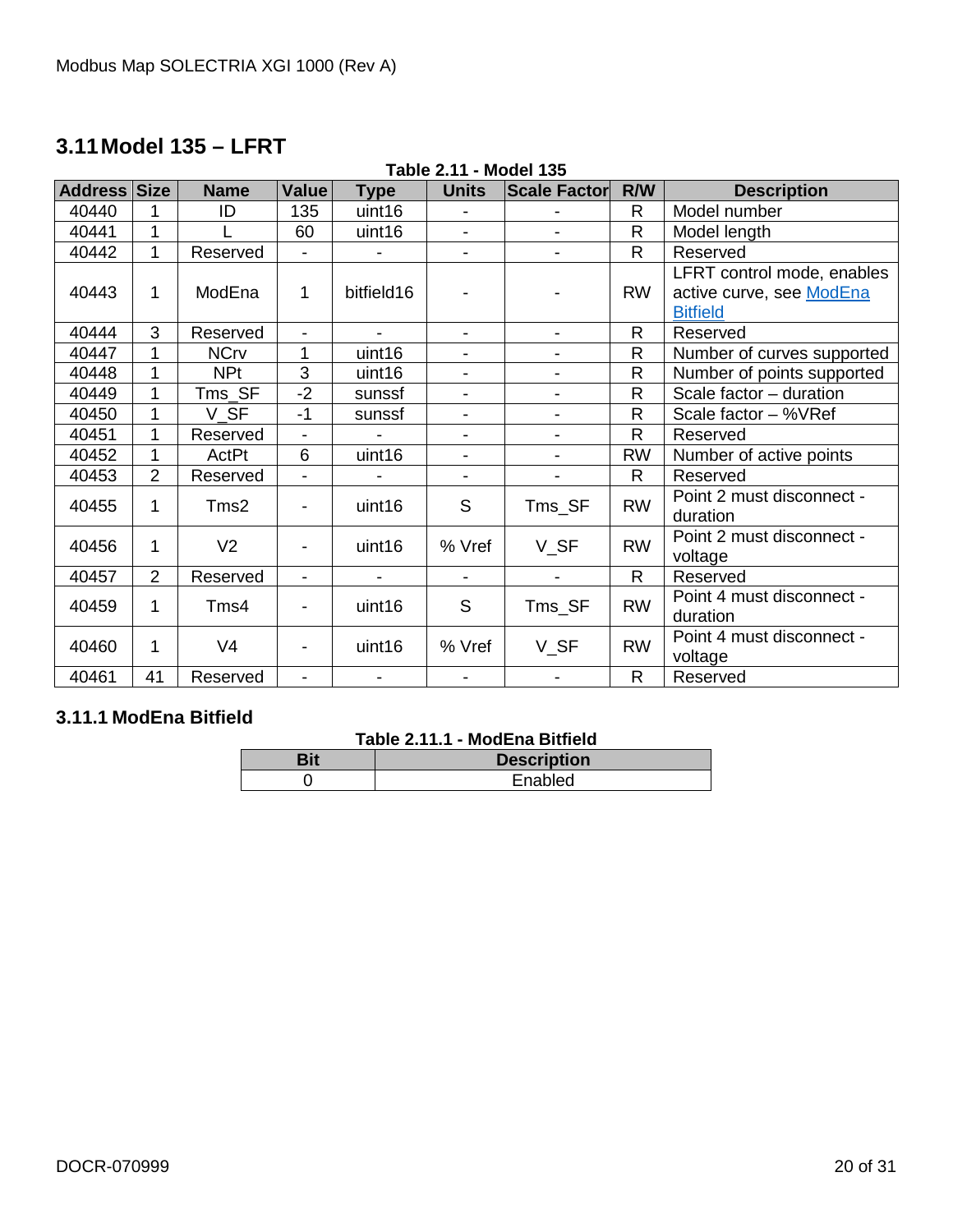# <span id="page-20-0"></span>**3.12Model 136 – HFRT**

#### **Table 2.12 - Model 136**

| Address | <b>Size</b>    | <b>Name</b>    | <b>Value</b>             | <b>Type</b>    | <b>Units</b>             | <b>Scale Factor</b>      | R/W          | <b>Description</b>                                                        |
|---------|----------------|----------------|--------------------------|----------------|--------------------------|--------------------------|--------------|---------------------------------------------------------------------------|
| 40502   | 1              | ID             | 136                      | uint16         |                          |                          | $\mathsf{R}$ | Model number                                                              |
| 40503   | 1              |                | 60                       | uint16         | $\blacksquare$           |                          | $\mathsf{R}$ | Model length                                                              |
| 40504   | 1              | Reserved       | $\blacksquare$           |                | $\overline{\phantom{a}}$ | $\blacksquare$           | R            | Reserved                                                                  |
| 40505   | 1              | ModEna         | $\mathbf 1$              | bitfield16     |                          |                          | <b>RW</b>    | HFRT control mode,<br>enables active curve, see<br><b>ModEna Bitfield</b> |
| 40506   | 3              | Reserved       | $\blacksquare$           |                | $\blacksquare$           |                          | $\mathsf{R}$ | Reserved                                                                  |
| 40509   | 1              | <b>NCrv</b>    | 1                        | uint16         |                          |                          | $\mathsf{R}$ | Number of curves<br>supported                                             |
| 40510   | 1              | <b>NPt</b>     | 3                        | uint16         | $\blacksquare$           | $\blacksquare$           | $\mathsf{R}$ | Number of points supported                                                |
| 40511   | 1              | $Tms\_SF$      | $-2$                     | sunssf         | $\overline{\phantom{a}}$ | $\blacksquare$           | $\mathsf{R}$ | Scale factor - duration                                                   |
| 40512   | 1              | V SF           | $-1$                     | sunssf         | $\overline{\phantom{a}}$ | $\overline{\phantom{a}}$ | $\mathsf{R}$ | Scale factor - %VRef                                                      |
| 40513   | 1              | Reserved       |                          |                | $\blacksquare$           |                          | $\mathsf{R}$ | Reserved                                                                  |
| 40514   | 1              | ActPt          | 6                        | uint16         | $\blacksquare$           |                          | <b>RW</b>    | Number of active points                                                   |
| 40515   | $\overline{2}$ | Reserved       | $\overline{\phantom{0}}$ |                | $\blacksquare$           |                          | $\mathsf{R}$ | Reserved                                                                  |
| 40517   | 1              | Tms2           | $\blacksquare$           | uint16         | S                        | Tms_SF                   | <b>RW</b>    | Point 2 must disconnect -<br>duration                                     |
| 40518   | 1              | V <sub>2</sub> | -                        | uint16         | % Vref                   | V_SF                     | <b>RW</b>    | Point 2 must disconnect -<br>voltage                                      |
| 40519   | $\overline{2}$ | Reserved       | $\blacksquare$           |                |                          |                          | $\mathsf{R}$ | Reserved                                                                  |
| 40521   | 1              | Tms4           | $\overline{\phantom{a}}$ | uint16         | S                        | Tms_SF                   | <b>RW</b>    | Point 4 must disconnect -<br>duration                                     |
| 40522   | 1              | V <sub>4</sub> | -                        | uint16         | % Vref                   | V_SF                     | <b>RW</b>    | Point 4 must disconnect -<br>voltage                                      |
| 40523   | 41             | Reserved       | $\blacksquare$           | $\blacksquare$ |                          |                          | $\mathsf{R}$ | Reserved                                                                  |

# <span id="page-20-1"></span>**3.12.1 ModEna Bitfield**

#### **Table 2.12.1 - ModEna Bitfield**

| <b>Description</b> |
|--------------------|
| Enabled            |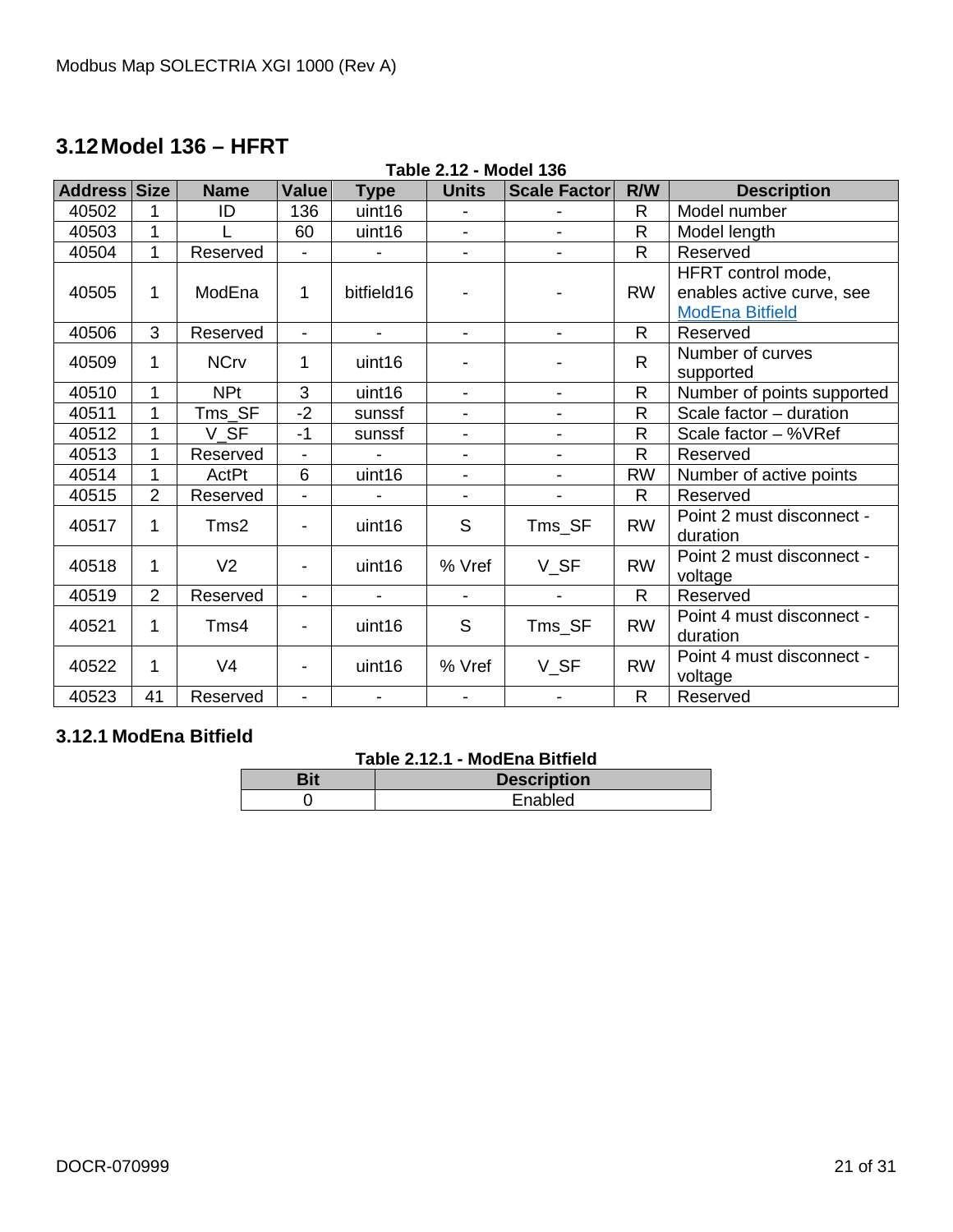| <b>Address Size</b> |                | <b>Name</b>  | <b>Value</b>             | <b>Type</b> |                              | Units   Scale Factor     | R/W            | <b>Description</b>       |
|---------------------|----------------|--------------|--------------------------|-------------|------------------------------|--------------------------|----------------|--------------------------|
| 40564               | 1              | ID           | 160                      | uint16      |                              |                          | R              | Model number             |
| 40565               | $\mathbf{1}$   |              | 88                       | uint16      | $\frac{1}{2}$                | $\blacksquare$           | ${\sf R}$      | Model length             |
| 40566               | $\mathbf{1}$   | DCA_SF       | $-1$                     | sunssf      |                              |                          | ${\sf R}$      | Scale factor - current   |
| 40567               | $\mathbf{1}$   | DCV SF       | $-1$                     | sunssf      | $\overline{\phantom{a}}$     | $\overline{\phantom{a}}$ | ${\sf R}$      | Scale factor - voltage   |
| 40568               | 1              | DCW_SF       | 1                        | sunssf      | $\overline{\phantom{a}}$     | $\overline{\phantom{a}}$ | $\mathsf{R}$   | Scale factor - power     |
| 40569               | $\mathbf 1$    | DCWH_SF      | 1                        | sunssf      | $\blacksquare$               |                          | ${\sf R}$      | Scale factor - energy    |
| 40570               | $\overline{4}$ | Reserved     |                          |             | $\blacksquare$               | $\blacksquare$           | ${\sf R}$      | Reserved                 |
| 40574               | 8              | ID           | 1                        | uint16      | $\overline{\phantom{0}}$     |                          | ${\sf R}$      | $Input ID - zone 1$      |
| 40582               | 1              | Reserved     | $\blacksquare$           |             | $\blacksquare$               |                          | $\overline{R}$ | Reserved                 |
| 40583               | $\mathbf 1$    | <b>DCA</b>   | $\overline{\phantom{a}}$ | uint16      | A                            | DCA_SF                   | ${\sf R}$      | DC current - zone 1      |
| 40584               | $\mathbf{1}$   | <b>DCV</b>   | $\overline{\phantom{0}}$ | uint16      | $\overline{\vee}$            | DCV_SF                   | ${\sf R}$      | DC voltage - zone 1      |
| 40585               | $\mathbf{1}$   | <b>DCW</b>   |                          | uint16      | W                            | DCW_SF                   | $\mathsf{R}$   | DC power - zone 1        |
| 40586               | $\overline{2}$ | <b>DCWH</b>  | $\mathbf 0$              | acc32       | Wh                           | DCWH_SF                  | $\mathsf R$    | Lifetime energy - zone 1 |
| 40588               | $\overline{2}$ | Tms          | 0xFFFF<br><b>FFFF</b>    | uint32      | $\mathsf S$                  |                          | $\mathsf{R}$   | Timestamp                |
| 40590               | 1              | Tmp          | 0x8000                   | int16       | $\mathsf C$                  | $\overline{\phantom{a}}$ | ${\sf R}$      | Temperature              |
| 40591               | $\mathbf{1}$   | <b>DCSt</b>  | 0xFFFF                   | enum16      | $\overline{\phantom{a}}$     |                          | ${\sf R}$      | Operating state          |
| 40592               | $\overline{2}$ | <b>DCEvt</b> |                          | bitfield32  | $\blacksquare$               | $\overline{\phantom{a}}$ | ${\sf R}$      | Module events            |
| 40594               | $\,8\,$        | ID           | $\overline{2}$           | uint16      | $\overline{\phantom{0}}$     |                          | ${\sf R}$      | Input ID - zone 2        |
| 40602               | 1              | Reserved     | $\blacksquare$           |             | Ξ.                           |                          | ${\sf R}$      | Reserved                 |
| 40603               | 1              | <b>DCA</b>   | $\overline{\phantom{a}}$ | uint16      | A                            | DCA_SF                   | ${\sf R}$      | DC current - zone 2      |
| 40604               | $\mathbf{1}$   | <b>DCV</b>   |                          | uint16      | $\vee$                       | DCV_SF                   | ${\sf R}$      | DC voltage - zone 2      |
| 40605               | $\mathbf 1$    | <b>DCW</b>   | $\overline{\phantom{a}}$ | uint16      | W                            | DCW_SF                   | ${\sf R}$      | DC power $-$ zone $2$    |
| 40606               | $\overline{2}$ | <b>DCWH</b>  | $\pmb{0}$                | acc32       | Wh                           | DCWH_SF                  | ${\sf R}$      | Lifetime energy - zone 2 |
| 40608               | $\overline{4}$ | Reserved     | $\blacksquare$           |             | $\overline{\phantom{0}}$     |                          | $\overline{R}$ | Reserved                 |
| 40612               | $\overline{2}$ | <b>DCEvt</b> | $\overline{\phantom{a}}$ | bitfield32  | $\overline{\phantom{0}}$     | $\overline{\phantom{a}}$ | ${\sf R}$      | Module events            |
| 40614               | 8              | ID           | 3                        | uint16      | $\blacksquare$               | $\frac{1}{2}$            | ${\sf R}$      | Input ID - zone 3        |
| 40622               | 1              | Reserved     |                          |             | $\overline{\phantom{0}}$     |                          | $\mathsf{R}$   | Reserved                 |
| 40623               | $\mathbf{1}$   | <b>DCA</b>   |                          | uint16      | A                            | DCA_SF                   | ${\sf R}$      | DC current - zone 3      |
| 40624               | $\mathbf 1$    | <b>DCV</b>   | $\overline{\phantom{a}}$ | uint16      | $\vee$                       | DCV_SF                   | ${\sf R}$      | DC voltage - zone 3      |
| 40625               | $\mathbf{1}$   | <b>DCW</b>   | $\overline{\phantom{a}}$ | uint16      | W                            | DCW_SF                   | ${\sf R}$      | DC power - zone 3        |
| 40626               | $\overline{2}$ | <b>DCWH</b>  | 0                        | acc32       | Wh                           | DCWH_SF                  | ${\sf R}$      | Lifetime energy - zone 3 |
| 40628               | $\overline{4}$ | Reserved     | $\blacksquare$           |             | $\blacksquare$               |                          | $\overline{R}$ | Reserved                 |
| 40632               | $\overline{2}$ | <b>DCEvt</b> |                          | bitfield32  | -                            | $\overline{\phantom{a}}$ | R              | Module events            |
| 40634               | 8              | ID           | 4                        | uint16      |                              |                          | ${\sf R}$      | Input $ID - zone 4$      |
| 40642               | 1              | Reserved     | $\overline{\phantom{a}}$ |             | $\overline{\phantom{a}}$     |                          | $\mathsf{R}$   | Reserved                 |
| 40643               | $\mathbf 1$    | <b>DCA</b>   | -                        | uint16      | A                            | DCA_SF                   | $\mathsf{R}$   | DC current - zone 4      |
| 40644               | 1              | <b>DCV</b>   | -                        | uint16      | V                            | DCV SF                   | $\mathsf{R}$   | DC voltage - zone 4      |
| 40645               | 1              | <b>DCW</b>   |                          | uint16      | W                            | DCW_SF                   | ${\sf R}$      | DC power $-$ zone 4      |
| 40646               | $\overline{2}$ | <b>DCWH</b>  | 0                        | acc32       | Wh                           | DCWH_SF                  | R              | Lifetime energy - zone 4 |
| 40648               | 4              | Reserved     | $\overline{\phantom{a}}$ |             | $\overline{\phantom{0}}$     | $\overline{\phantom{a}}$ | R              | Reserved                 |
| 40652               | $\overline{2}$ | <b>DCEvt</b> | -                        | bitfield32  | $\qquad \qquad \blacksquare$ |                          | R              | Module events            |

#### <span id="page-21-0"></span>**3.13Model 160 – Multiple MPPT Inverter Extension Mode Table 2.13 - Model 160**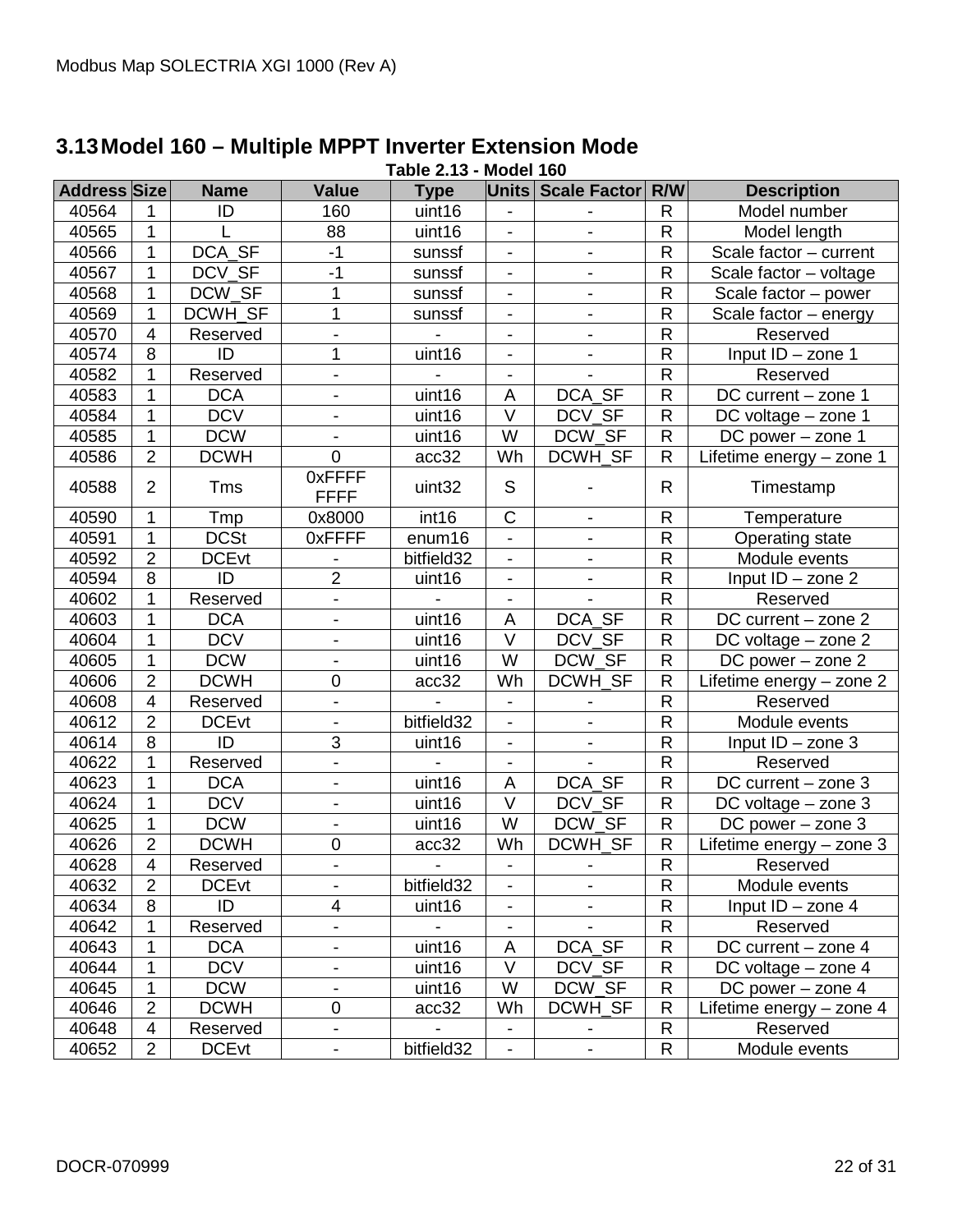#### <span id="page-22-0"></span>**3.13.1 Module Events Zone 1**

| Table 2.13.1 - Module Events Zone 1 |                    |  |  |  |  |  |  |
|-------------------------------------|--------------------|--|--|--|--|--|--|
| Bit                                 | <b>Description</b> |  |  |  |  |  |  |
| 15                                  | Arc detection      |  |  |  |  |  |  |

### <span id="page-22-1"></span>**3.13.2 Module Events Zone 2**

| Table 2.13.1 - Module Events Zone 2 |                    |  |  |  |  |  |  |
|-------------------------------------|--------------------|--|--|--|--|--|--|
| Bit                                 | <b>Description</b> |  |  |  |  |  |  |
| 15                                  | Arc detection      |  |  |  |  |  |  |

# <span id="page-22-2"></span>**3.13.3 Module Events Zone 3**

#### **Table 2.13.1 - Module Events Zone 3**

| 3i1 | <b>Description</b> |
|-----|--------------------|
|     | Arc detection      |

# <span id="page-22-3"></span>**3.13.4 Module Events Zone 4**

#### **Table 2.13.1 - Module Events Zone 4**

| Bit | <b>Description</b> |
|-----|--------------------|
|     | Arc detection      |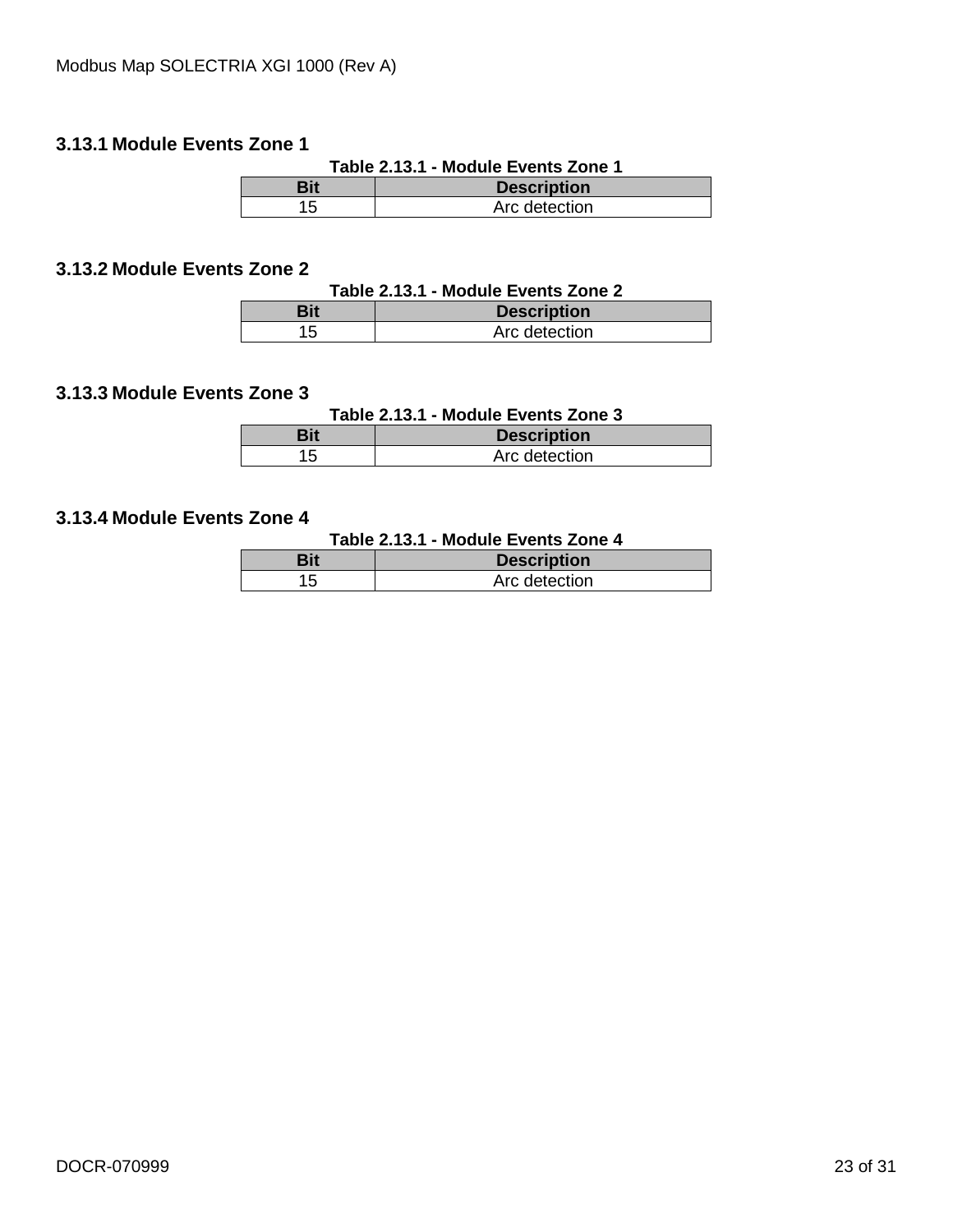| <b>Address Size</b> |    | <b>Name</b> | Value                    | <b>Type</b>        |                          | Units Scale Factor       | R/W          | <b>Description</b>                                     |
|---------------------|----|-------------|--------------------------|--------------------|--------------------------|--------------------------|--------------|--------------------------------------------------------|
| 40654               |    | ID          | 16                       | uint16             |                          |                          | R            | Model number                                           |
| 40655               |    |             | 52                       | uint16             | ۰                        |                          | R            | Model length                                           |
| 40656               | 4  | Nam         | eth1                     | string             | $\overline{\phantom{a}}$ |                          | R            | Interface name                                         |
| 40660               | 1  | Cfg         | $\overline{\phantom{a}}$ | enum16             |                          |                          | $\mathsf{R}$ | Force IPv4 configuration<br>method, see Cfg Enumerated |
| 40661               | 1  | Ctl         | 3                        | enum <sub>16</sub> | ٠                        |                          | $\mathsf{R}$ | Bitmask value configuration,<br>see Ctl Enumerated     |
| 40662               | 8  | Addr        | $\overline{\phantom{a}}$ | string             | -                        |                          | R            | IP address                                             |
| 40670               | 8  | <b>Msk</b>  | -                        | string             | $\overline{\phantom{a}}$ |                          | $\mathsf{R}$ | <b>Netmask</b>                                         |
| 40678               | 8  | Gw          | -                        | string             | $\overline{\phantom{a}}$ |                          | R            | Gateway IP address                                     |
| 40686               | 16 | Reserved    | $\overline{\phantom{a}}$ |                    | ٠                        |                          | R            | Reserved                                               |
| 40702               | 4  | <b>MAC</b>  | -                        | uint <sub>64</sub> | $\overline{\phantom{a}}$ |                          | R            | <b>IEEE MAC address</b>                                |
| 40706               | 1  | LnkCtl      | 3                        | bitfield16         | $\blacksquare$           | $\overline{\phantom{a}}$ | <b>RW</b>    | Link control flags, see LnkCtl<br><b>Bitfield</b>      |
| 40707               |    | Reserved    | -                        |                    | -                        |                          | R            | Reserved                                               |

#### <span id="page-23-0"></span>**3.14Model 16 – Simple IP Network (eth1) Table 2.14 - Model 16**

# <span id="page-23-1"></span>**3.14.1 Cfg Enumerated**

#### **Table 2.14.1 Cfg - Enumerated**

| Value | <b>Description</b>              |
|-------|---------------------------------|
|       | Static IP address is assigned   |
|       | DHCP Used to acquire IP address |

#### <span id="page-23-2"></span>**3.14.2 Ctl Enumerated**

#### **Table 2.14.2 - Ctl Enumerated**

| Value | <b>Description</b> |
|-------|--------------------|
|       | Enable DNS         |
|       | Enable NTP         |

#### <span id="page-23-3"></span>**3.14.3 LnkCtl Bitfield**

#### **Table 2.14.3 - ModEna Bitfield**

| Bit | <b>Description</b> |
|-----|--------------------|
|     | Auto-negotiate     |
|     | Full duplex        |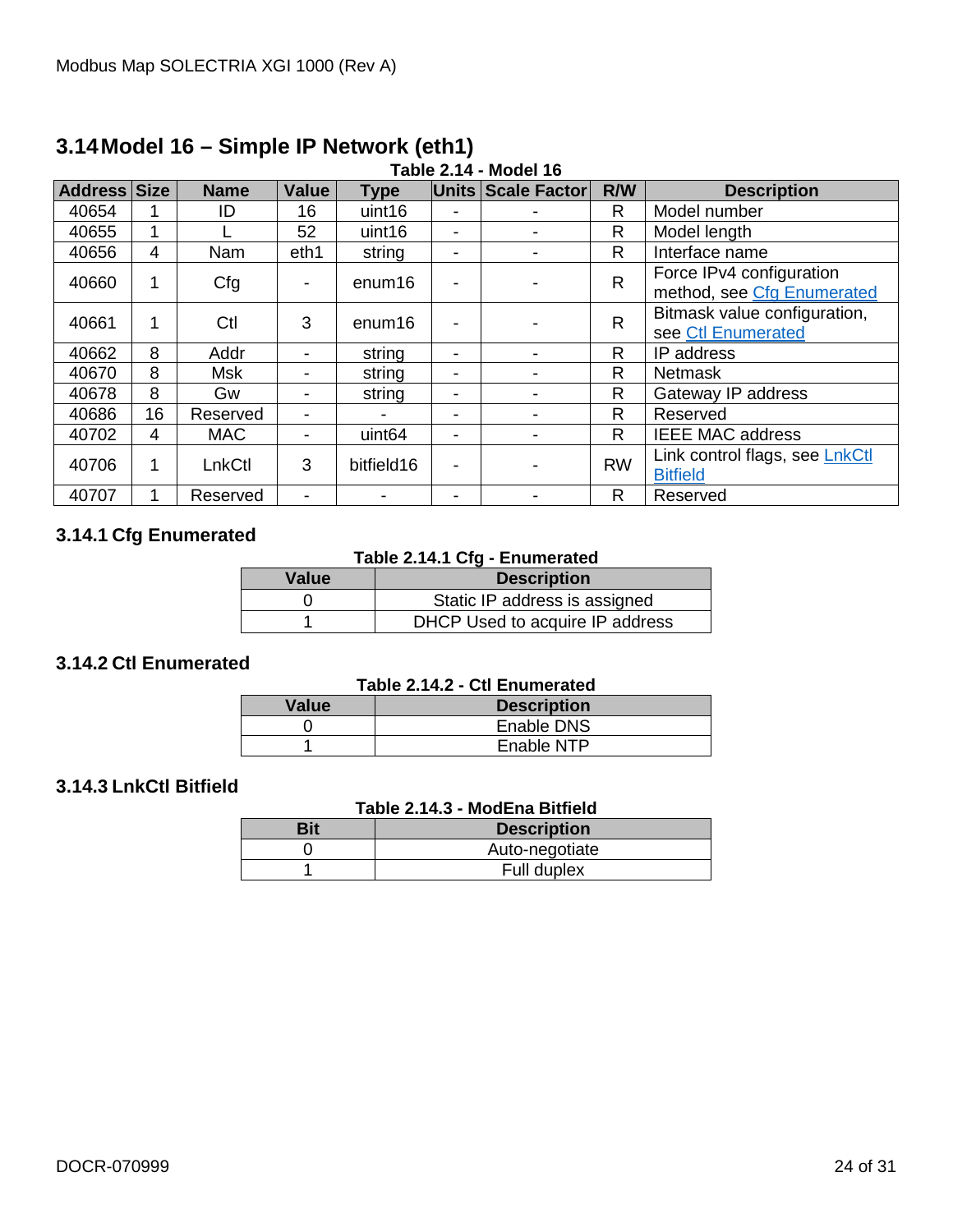| <b>Address Size</b> |    | <b>Name</b> | Value                    | <b>Type</b>        |                          | Units Scale Factor       | R/W          | <b>Description</b>                                     |
|---------------------|----|-------------|--------------------------|--------------------|--------------------------|--------------------------|--------------|--------------------------------------------------------|
| 40708               |    | ID          | 16                       | uint16             |                          |                          | R            | Model number                                           |
| 40709               | 1  |             | 52                       | uint16             |                          |                          | R            | Model length                                           |
| 40710               | 4  | Nam         | eth <sub>2</sub>         | string             |                          |                          | R            | Interface name                                         |
| 40714               | 1  | Cfg         | -                        | enum <sub>16</sub> |                          |                          | $\mathsf{R}$ | Force IPv4 configuration<br>method, see Cfg Enumerated |
| 40715               | 1  | Ctl         | 3                        | enum <sub>16</sub> |                          |                          | $\mathsf{R}$ | Bitmask value configuration,<br>see Ctl Enumerated     |
| 40716               | 8  | Addr        | $\overline{\phantom{a}}$ | string             |                          |                          | R            | IP address                                             |
| 40724               | 8  | <b>Msk</b>  | -                        | string             | $\overline{\phantom{a}}$ |                          | $\mathsf{R}$ | <b>Netmask</b>                                         |
| 40732               | 8  | Gw          | -                        | string             |                          |                          | R            | Gateway IP address                                     |
| 40740               | 16 | Reserved    | $\overline{\phantom{a}}$ |                    |                          |                          | R            | Reserved                                               |
| 40756               | 4  | <b>MAC</b>  | ۰                        | uint <sub>64</sub> |                          |                          | $\mathsf{R}$ | <b>IEEE MAC address</b>                                |
| 40760               | 1  | LnkCtl      | 3                        | bitfield16         | ٠                        | $\overline{\phantom{a}}$ | <b>RW</b>    | Link control flags, see LnkCtl<br><b>Bitfield</b>      |
| 40761               |    | Reserved    | -                        |                    |                          |                          | R            | Reserved                                               |

#### <span id="page-24-0"></span>**3.15Model 16001 – Simple IP Network (eth2) Table 2.15 - Model 16001**

# <span id="page-24-1"></span>**3.15.1 Cfg Enumerated**

#### **Table 2.15.1 - Cfg Enumerated**

| Value | <b>Description</b>              |
|-------|---------------------------------|
|       | Static IP address is assigned   |
|       | DHCP Used to acquire IP address |

#### <span id="page-24-2"></span>**3.15.2 Ctl Enumerated**

#### **Table 2.15.2 - Ctl Enumerated**

| Value | <b>Description</b> |  |  |  |  |  |
|-------|--------------------|--|--|--|--|--|
|       | Enable DNS         |  |  |  |  |  |
|       | Enable NTP         |  |  |  |  |  |

# <span id="page-24-3"></span>**3.15.3 LnkCtl Bitfield**

### **Table 2.15.3 - ModEna Bitfield**

| Bit | <b>Description</b> |
|-----|--------------------|
|     | Auto-negotiate     |
|     | Full duplex        |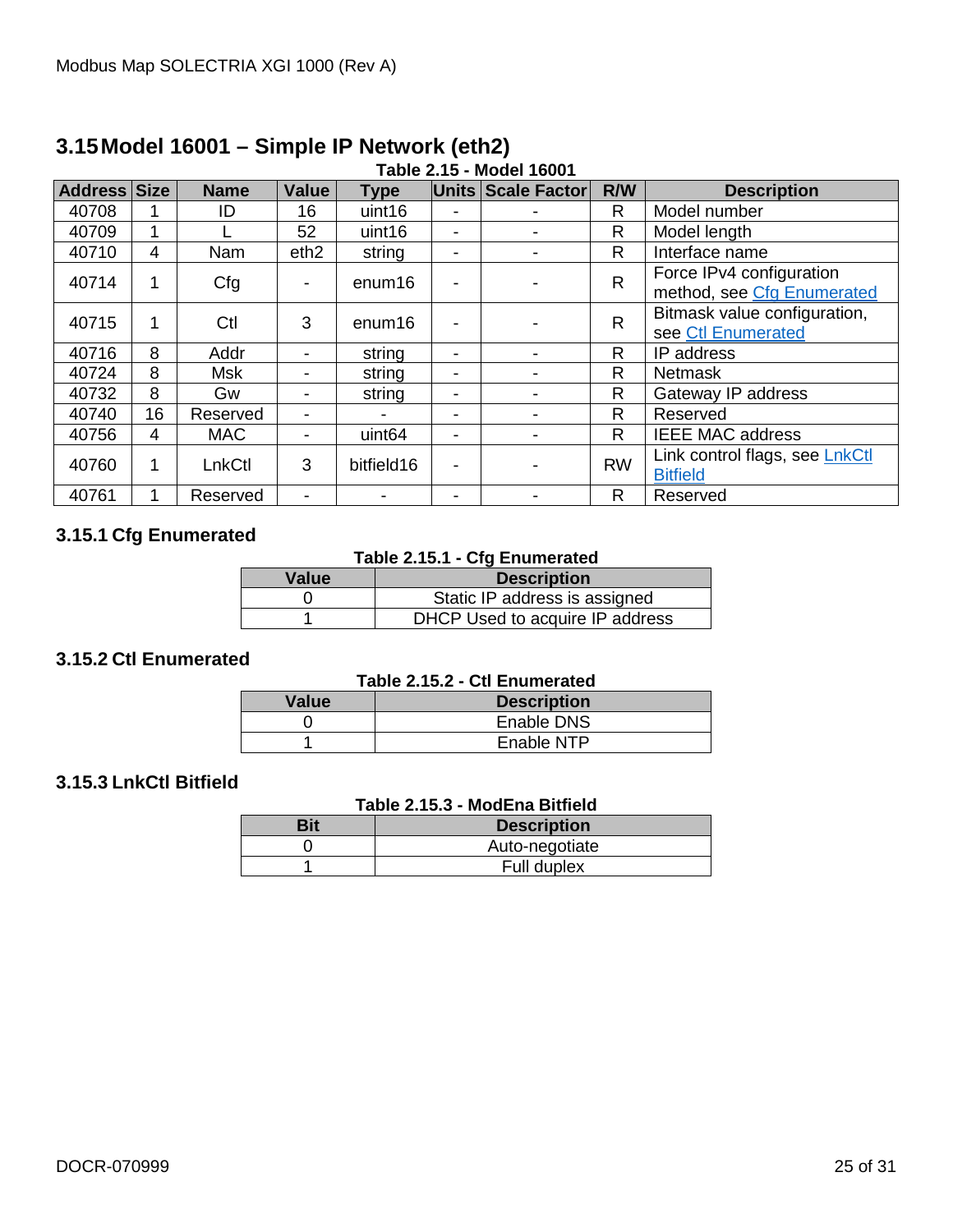| .   .        |                |             |               |                    |   |                    |              |                                                                     |
|--------------|----------------|-------------|---------------|--------------------|---|--------------------|--------------|---------------------------------------------------------------------|
| Address Size |                | <b>Name</b> | <b>Value</b>  | <b>Type</b>        |   | Units Scale Factor | R/W          | <b>Description</b>                                                  |
| 40762        |                | ID          | 16002         | uint16             |   |                    | R.           | Model number                                                        |
| 40763        |                |             | 52            | uint16             |   |                    | R            | Model length                                                        |
| 40764        | $\overline{4}$ | Nam         | <b>Bridge</b> | string             |   |                    | $\mathsf{R}$ | Interface name                                                      |
| 40768        | 1              | Cfg         |               | enum <sub>16</sub> |   |                    | $\mathsf{R}$ | Force IPv4 configuration<br>method, see Cfg<br><b>Enumerated</b>    |
| 40769        | 1              | Ctl         | 3             | enum16             |   |                    | $\mathsf{R}$ | <b>Bitmask value</b><br>configuration, see Ctl<br><b>Enumerated</b> |
| 40770        | 8              | Addr        |               | string             |   |                    | R.           | IP address                                                          |
| 40778        | 8              | Msk         |               | string             |   |                    | R.           | <b>Netmask</b>                                                      |
| 40786        | 8              | Gw          | -             | string             |   |                    | R.           | Gateway IP address                                                  |
| 40794        | 16             | Reserved    |               |                    | - |                    | $\mathsf{R}$ | Reserved                                                            |
| 40810        | 4              | <b>MAC</b>  |               | uint <sub>64</sub> |   |                    | $\mathsf{R}$ | <b>IEEE MAC address</b>                                             |
| 40814        | 1              | LnkCtl      | 3             | bitfield16         |   |                    | <b>RW</b>    | Link control flags, see<br><b>LnkCtl Bitfield</b>                   |
| 40815        |                | Reserved    |               |                    |   |                    | R.           | Reserved                                                            |

#### <span id="page-25-0"></span>**3.16Model 16002 – Simple IP Network (Bridge) Table 2.16 - Model 16002**

# <span id="page-25-1"></span>**3.16.1 Cfg Enumerated**

#### **Table 2.16.1 - Cfg Enumerated**

| <b>Value</b> | <b>Description</b>              |
|--------------|---------------------------------|
|              | Static IP address is assigned   |
|              | DHCP Used to acquire IP address |

## <span id="page-25-2"></span>**3.16.2 Ctl Enumerated**

#### **Table 2.16.2 - Ctl Enumerated**

| Value | <b>Description</b> |
|-------|--------------------|
|       | Enable DNS         |
|       | Enable NTP         |

#### <span id="page-25-3"></span>**3.16.3 LnkCtl Bitfield**

#### **Table 2.16.3 - ModEna Bitfield**

| <b>Description</b> |
|--------------------|
| Auto-negotiate     |
| Full duplex        |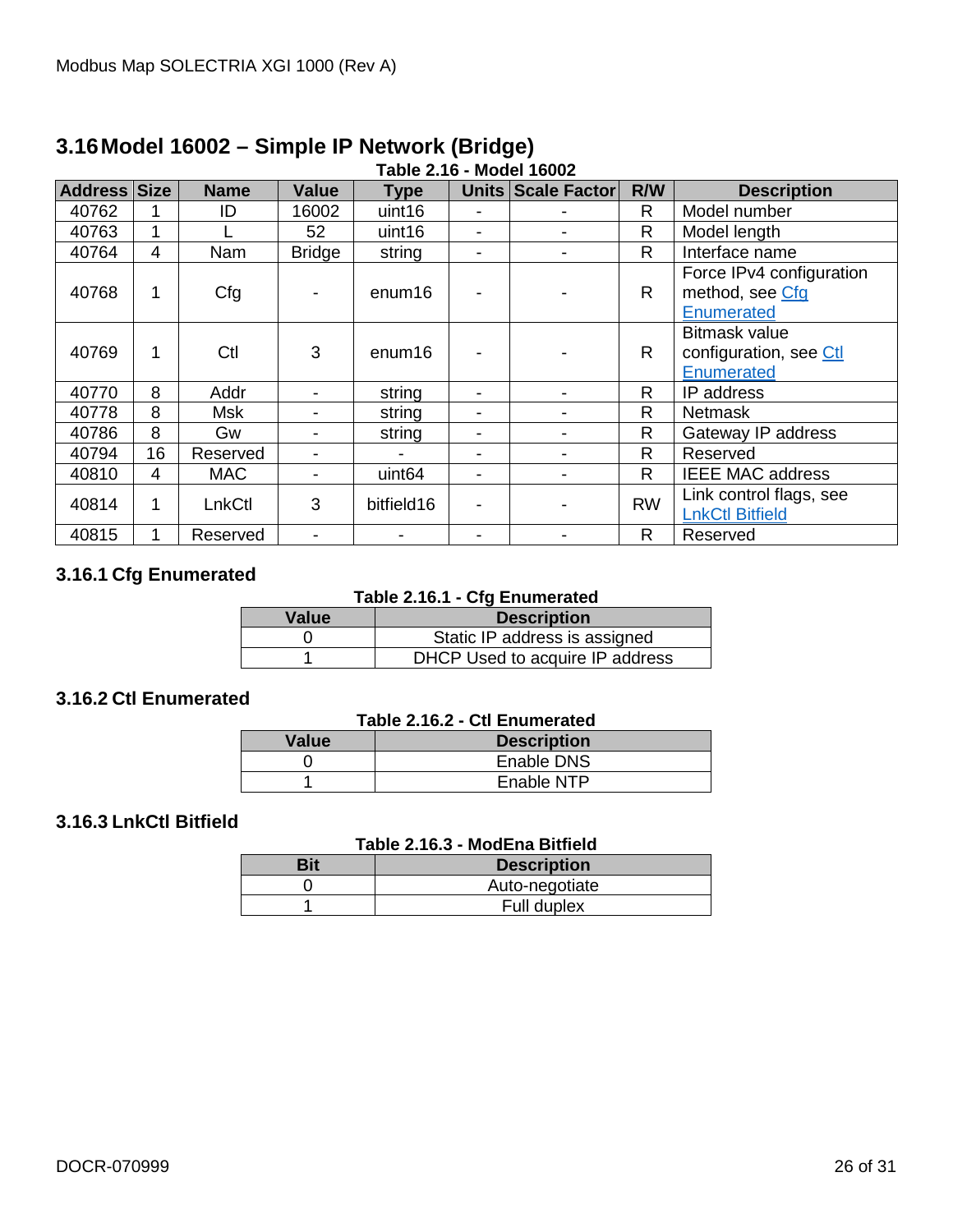| Address Size |    | <b>Name</b> | <b>Value</b> | <b>Type</b>        |                          | Units Scale Factor | R/W          | <b>Description</b>                         |
|--------------|----|-------------|--------------|--------------------|--------------------------|--------------------|--------------|--------------------------------------------|
| 40816        |    | ID          | 16003        | uint16             |                          |                    | R            | Model number                               |
| 40817        |    |             | 52           | uint16             | ٠                        |                    | R            | Model length                               |
| 40818        | 4  | Nam         | WiFi AP      | string             | ٠                        |                    | R            | Interface name                             |
| 40822        |    | Cfg         |              | enum16             | ٠                        |                    | $\mathsf{R}$ | Force IPv4 configuration<br>method, see    |
| 40823        |    | Ctl         | 3            | enum16             | $\blacksquare$           |                    | $\mathsf{R}$ | <b>Bitmask value</b><br>configuration, see |
| 40824        | 8  | Addr        |              | string             | ٠                        |                    | R            | IP address                                 |
| 40832        | 8  | <b>Msk</b>  |              | string             | ٠                        |                    | R            | <b>Netmask</b>                             |
| 40840        | 8  | Gw          |              | string             | ٠                        |                    | $\mathsf{R}$ | Gateway IP address                         |
| 40848        | 16 | Reserved    |              |                    | -                        |                    | $\mathsf{R}$ | Reserved                                   |
| 40864        | 4  | <b>MAC</b>  |              | uint <sub>64</sub> | $\overline{\phantom{0}}$ |                    | $\mathsf{R}$ | <b>IEEE MAC address</b>                    |
| 40868        |    | LnkCtl      | 3            | bitfield16         | ٠                        |                    | <b>RW</b>    | Link control flags                         |
| 40869        |    | Reserved    |              |                    | ٠                        |                    | R            | Reserved                                   |

#### <span id="page-26-0"></span>**3.17Model 16003 – Simple IP Network (WiFi AP) Table 2.17 - Model 16003**

# <span id="page-26-1"></span>**3.17.1 Cfg Enumerated**

### **Table 2.17.1 - Cfg Enumerated**

| <b>Value</b> | <b>Description</b>              |  |  |  |
|--------------|---------------------------------|--|--|--|
|              | Static IP address is assigned   |  |  |  |
|              | DHCP Used to acquire IP address |  |  |  |

#### <span id="page-26-2"></span>**3.17.2 Ctl Enumerated**

| Table 2.17.2 - Ctl Enumerated |                    |  |  |  |
|-------------------------------|--------------------|--|--|--|
| <b>Value</b>                  | <b>Description</b> |  |  |  |
|                               | Enable DNS         |  |  |  |
|                               | Enable NTP         |  |  |  |

### <span id="page-26-3"></span>**3.17.3 LnkCtl Bitfield**

#### **Table 2.17.3 - ModEna Bitfield**

| Bit | <b>Description</b> |
|-----|--------------------|
|     | Auto-negotiate     |
|     | Full duplex        |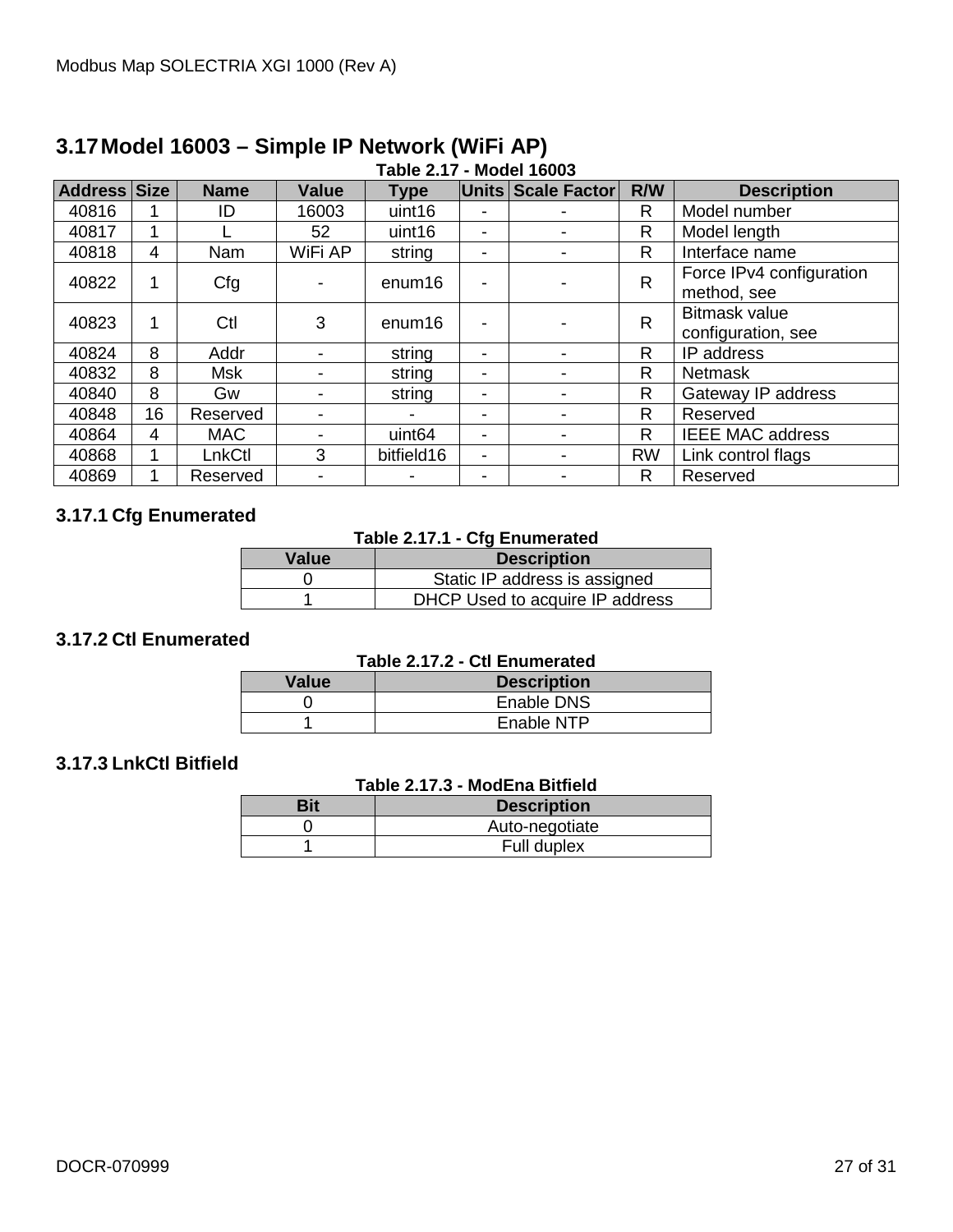# <span id="page-27-0"></span>**3.18Model 64190 – Solectria Variables**

| Table 2.18 - Model 64190 |                |                    |                          |                     |                              |                          |              |                                                                  |
|--------------------------|----------------|--------------------|--------------------------|---------------------|------------------------------|--------------------------|--------------|------------------------------------------------------------------|
| Address Size             |                | <b>Name</b>        | <b>Value</b>             | <b>Type</b>         | Units                        | <b>Scale Factor</b>      | R/W          | <b>Description</b>                                               |
| 40870                    | 1              | ID                 | 64190                    | uint16              | $\qquad \qquad \blacksquare$ |                          | $\mathsf{R}$ | Model number                                                     |
| 40871                    | $\mathbf{1}$   |                    | 49                       | uint16              | $\blacksquare$               |                          | $\mathsf{R}$ | Model length                                                     |
| 40872                    | 1              | <b>AFRT</b>        |                          | uint16              | S                            | AFRT SF                  | <b>RW</b>    | Abnormal recovery time                                           |
| 40873                    | 1              | AFRT_SF            | $\mathbf 0$              | sunssf              | $\overline{a}$               |                          | $\mathsf{R}$ | Scale factor - abnormal<br>recovery time                         |
| 40874                    | 2              | WH                 | $\blacksquare$           | float <sub>32</sub> | Wh                           |                          | $\mathsf{R}$ | Today's energy<br>production                                     |
| 40876                    | 16             | InvName            |                          | string              | $\overline{\phantom{a}}$     |                          | <b>RW</b>    | Inverter name                                                    |
| 40892                    | 1              | Password           | $\overline{\phantom{a}}$ | string              | $\overline{\phantom{a}}$     | $\overline{\phantom{a}}$ | W            | Password                                                         |
| 40893                    | $\overline{2}$ | CIrEvt1            | $\overline{\phantom{a}}$ | bitfield32          | $\overline{\phantom{a}}$     |                          | W            | Clears Evt1 (40110,<br>40176), see Evt1 Bitfield                 |
| 40895                    | $\overline{2}$ | CIrEvtVnd1         |                          | bitfield32          | $\overline{\phantom{a}}$     |                          | W            | Clears EvtVnd1 (40111,<br>40177), see EvtVnd1<br><b>Bitfield</b> |
| 40897                    | $\overline{2}$ | CIrEvtVnd2         |                          | bitfield32          | $\qquad \qquad \blacksquare$ |                          | W            | Clears EvtVnd2 (40112,<br>40178), see EvtVnd2<br><b>Bitfield</b> |
| 40899                    | 2              | CIrEvtVnd3         |                          | bitfield32          | $\qquad \qquad \blacksquare$ |                          | W            | Clears EvtVnd3 (40113,<br>40179), see EvtVnd3<br><b>Bitfield</b> |
| 40901                    | $\overline{2}$ | Reserved           | $\blacksquare$           |                     | $\overline{\phantom{a}}$     | $\blacksquare$           | R            | Reserved                                                         |
| 40903                    | $\mathbf{1}$   | LedStat            | $\mathbf{r}$             | bitfield16          | $\overline{\phantom{a}}$     |                          | $\mathsf{R}$ | <b>LED</b> status                                                |
| 40904                    | 1              | InputZone          | $\overline{\phantom{a}}$ | uint16              | $\overline{\phantom{a}}$     |                          | <b>RW</b>    | Input zone number<br>configuration                               |
| 40905                    | 11             | Reserved           | $\blacksquare$           |                     | $\overline{\phantom{a}}$     |                          | $\mathsf{R}$ | Reserved                                                         |
| 40916                    | 1              | stStrtArcTst       |                          | enum16              | $\overline{a}$               |                          | <b>RW</b>    | Arc test start                                                   |
| 40917                    | 1              | <b>stStrtIRTst</b> |                          | enum16              | $\qquad \qquad \blacksquare$ |                          | <b>RW</b>    | Insulation resistance test<br>start                              |
| 40918                    | 1              | stStrtIMITst       | $\overline{\phantom{a}}$ | enum16              | $\overline{\phantom{a}}$     |                          | <b>RW</b>    | <b>Isolation monitor</b><br>interrupter test start               |
| 40919                    | 1              | <b>AFRWT</b>       | $\overline{\phantom{a}}$ | uint16              | S                            | AFRWT_SF                 | <b>RW</b>    | Abnormal recovery wait<br>time                                   |
| 40920                    | $\mathbf 1$    | AFRWT SF           | $\overline{0}$           | sunssf              | $\blacksquare$               |                          | $\mathsf{R}$ | Scale factor - abnormal<br>recovery wait time                    |

# **Table 2.18 - Model 64190**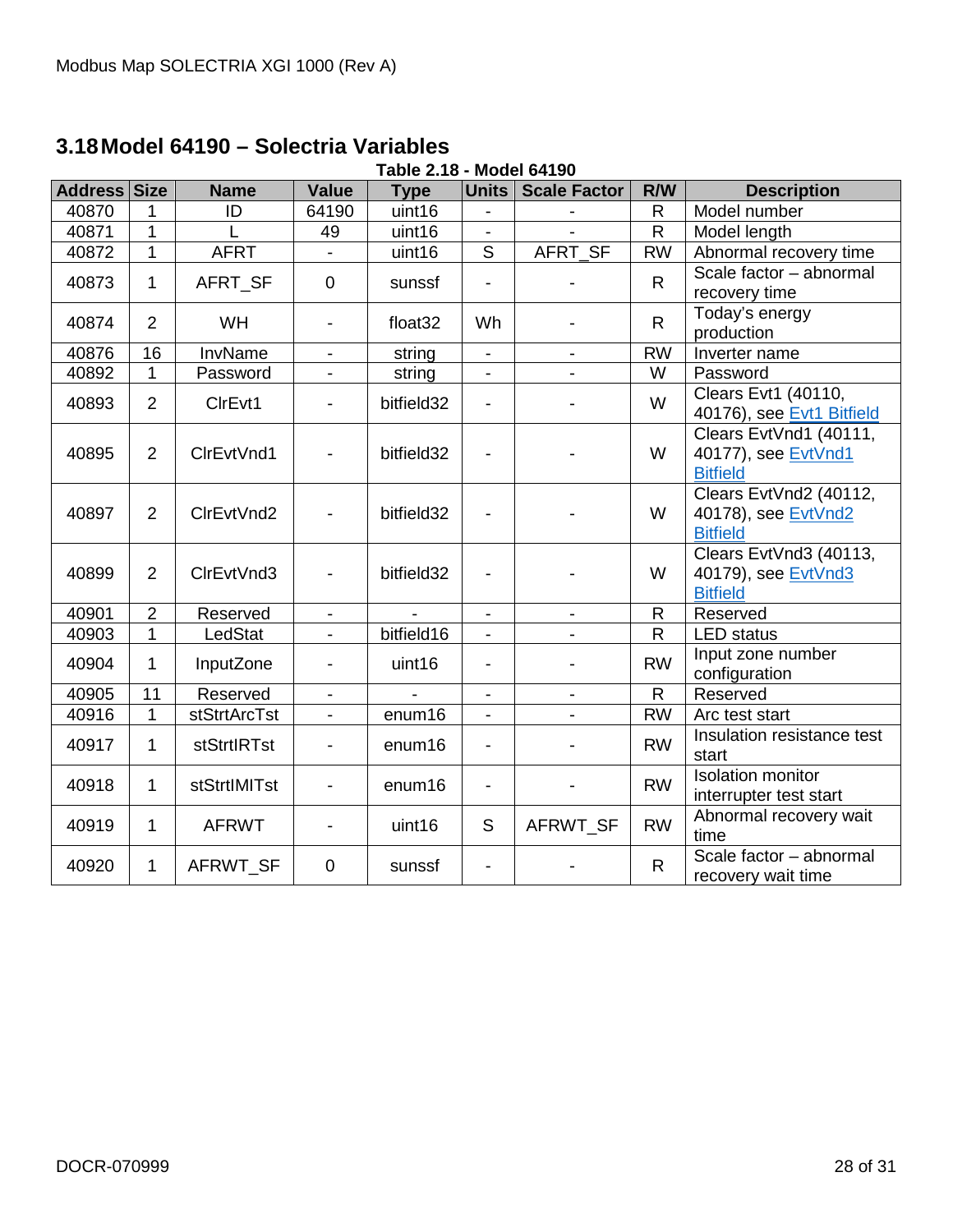# <span id="page-28-0"></span>**3.18.1 Evt1 Bitfield**

| Table 2.18.1 - Evt1 Bitfield |                                             |  |  |  |  |
|------------------------------|---------------------------------------------|--|--|--|--|
| <b>Bit</b>                   | <b>Description</b>                          |  |  |  |  |
|                              | Ground fault                                |  |  |  |  |
|                              | DC over voltage                             |  |  |  |  |
| 2                            | AC disconnected                             |  |  |  |  |
|                              | Grid shutdown                               |  |  |  |  |
| 6                            | Manual shutdown                             |  |  |  |  |
|                              | Over temperature                            |  |  |  |  |
| 8                            | Over frequency                              |  |  |  |  |
| 9                            | Under frequency                             |  |  |  |  |
| 10                           | AC over voltage                             |  |  |  |  |
| 11                           | AC under voltage                            |  |  |  |  |
| 14                           | Memory loss or internal communication error |  |  |  |  |
| 15                           | Hardware test failure                       |  |  |  |  |

# **Table 2.18.1 - Evt1 Bitfield**

# <span id="page-28-2"></span><span id="page-28-1"></span>**3.18.2 EvtVnd1 Bitfield**

#### **Table 2.28.2 - Evt1Vnd Bitfield**

| <b>Bit</b> | <b>Description</b>               |
|------------|----------------------------------|
|            | Software parameter load failure  |
| 2          | Internal communication 1 failure |
| 3          | Internal communication 2 failure |
|            | Arc fault detected               |
| 5          | AC contactor failure             |
| 6          | Over temperature                 |
|            | Excessive leakage current        |
| 8          | Low isolation resistance         |
| 9          | Internal hardware failure        |
| 10         | Ground fault detection failure   |
| 11         | Self-check failure               |
| 12         | Self-check startup failure       |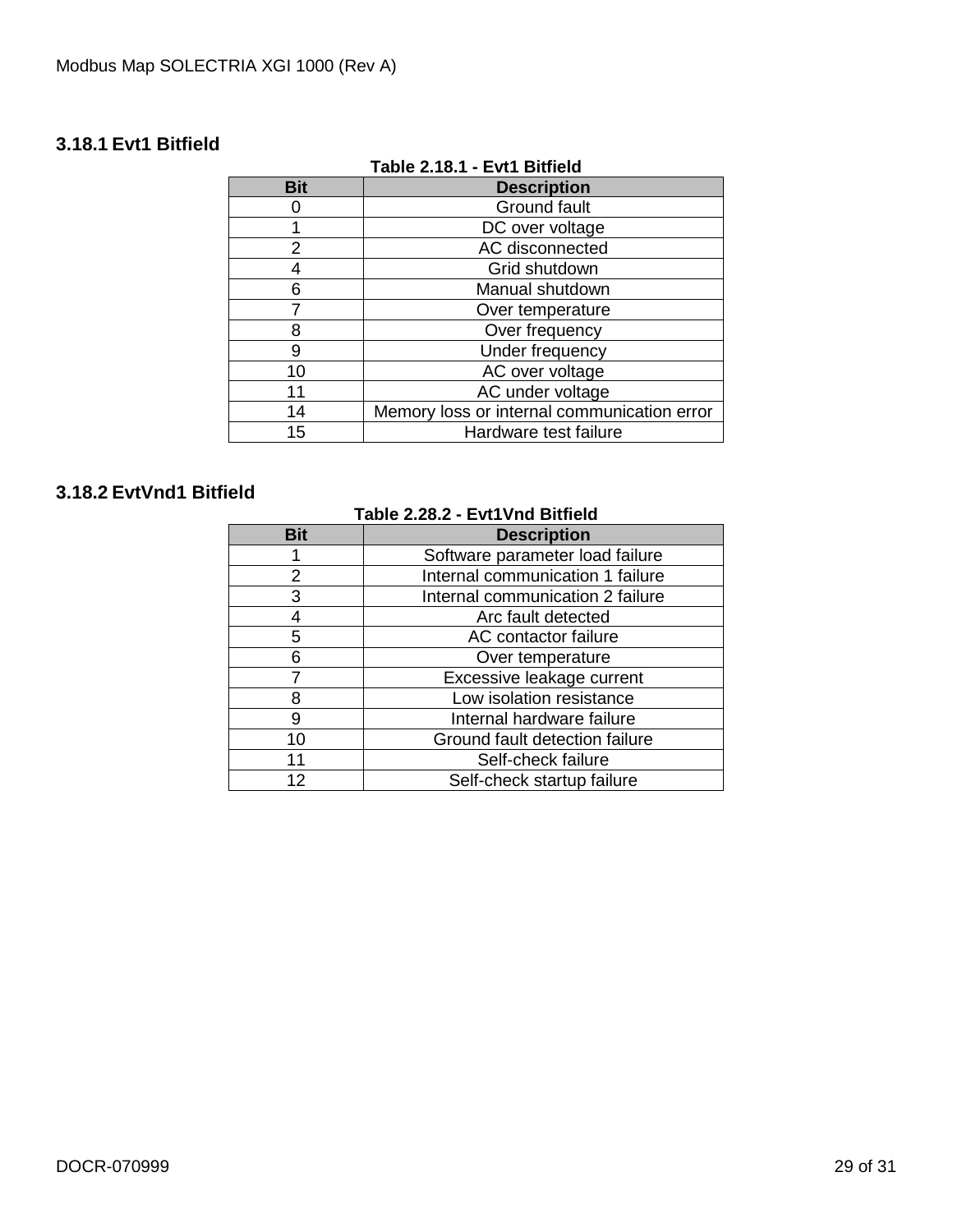#### <span id="page-29-0"></span>**3.18.3 EvtVnd2 Bitfield**

| <b>Bit</b><br><b>Description</b><br>Over voltage current<br>2<br>Phase lock loop failure<br>3<br><b>Island detected</b> |  |
|-------------------------------------------------------------------------------------------------------------------------|--|
|                                                                                                                         |  |
|                                                                                                                         |  |
|                                                                                                                         |  |
|                                                                                                                         |  |
| 4<br>Open phase detected                                                                                                |  |
| 5<br>Low frequency 1 (LF1)                                                                                              |  |
| 6<br>Low frequency 2 (LF2)                                                                                              |  |
| High frequency 1 (HF1)                                                                                                  |  |
| 8<br>High frequency 2 (HF2)                                                                                             |  |
| 9<br>Low voltage 1 (LV1)                                                                                                |  |
| 10<br>Low voltage 2 (LV2)                                                                                               |  |
| 11<br>Low voltage 3 (LV3)                                                                                               |  |
| 12<br>High voltage 1 (HV1)                                                                                              |  |
| 13<br>High voltage 2 (HV2)                                                                                              |  |
| Communications system fault<br>25                                                                                       |  |
| 26<br><b>Communications 1 fault</b>                                                                                     |  |
| 27<br><b>Communications 2 fault</b>                                                                                     |  |
| 28<br><b>Communications 3 fault</b>                                                                                     |  |
| 29<br>Network fault                                                                                                     |  |
| 30<br>Software Update fault                                                                                             |  |
| Unauthorized network access fault<br>31                                                                                 |  |

#### **Table 2.18.3 - Evt2Vnd Bitfield**

### <span id="page-29-1"></span>**3.18.4 EvtVnd3 Bitfield**

#### **Table 2.18.4 - Evt3Vnd Bitfield**

| Rit | <b>Description</b>                |
|-----|-----------------------------------|
|     | Power derating – temperature      |
|     | Power derating – customer command |

# <span id="page-29-2"></span>**3.18.5 LedStat Bitfield**

#### **Table 2.18.5 - LedStat Bitfield**

| Bit | <b>Description</b>           |
|-----|------------------------------|
|     | Inverter warning/fault       |
|     | Inverter service             |
|     | Inverter AC power generation |
|     | Inverter network status      |
|     | System ready                 |

#### <span id="page-29-3"></span>**3.18.6 stStrtArcTest Enumerated**

#### **Table 2.18.6 - stStrtArcTest Enumerated**

| <b>Value</b> | <b>Description</b> |
|--------------|--------------------|
|              | ∩ff                |
|              | <b>Start</b>       |
|              | Running            |